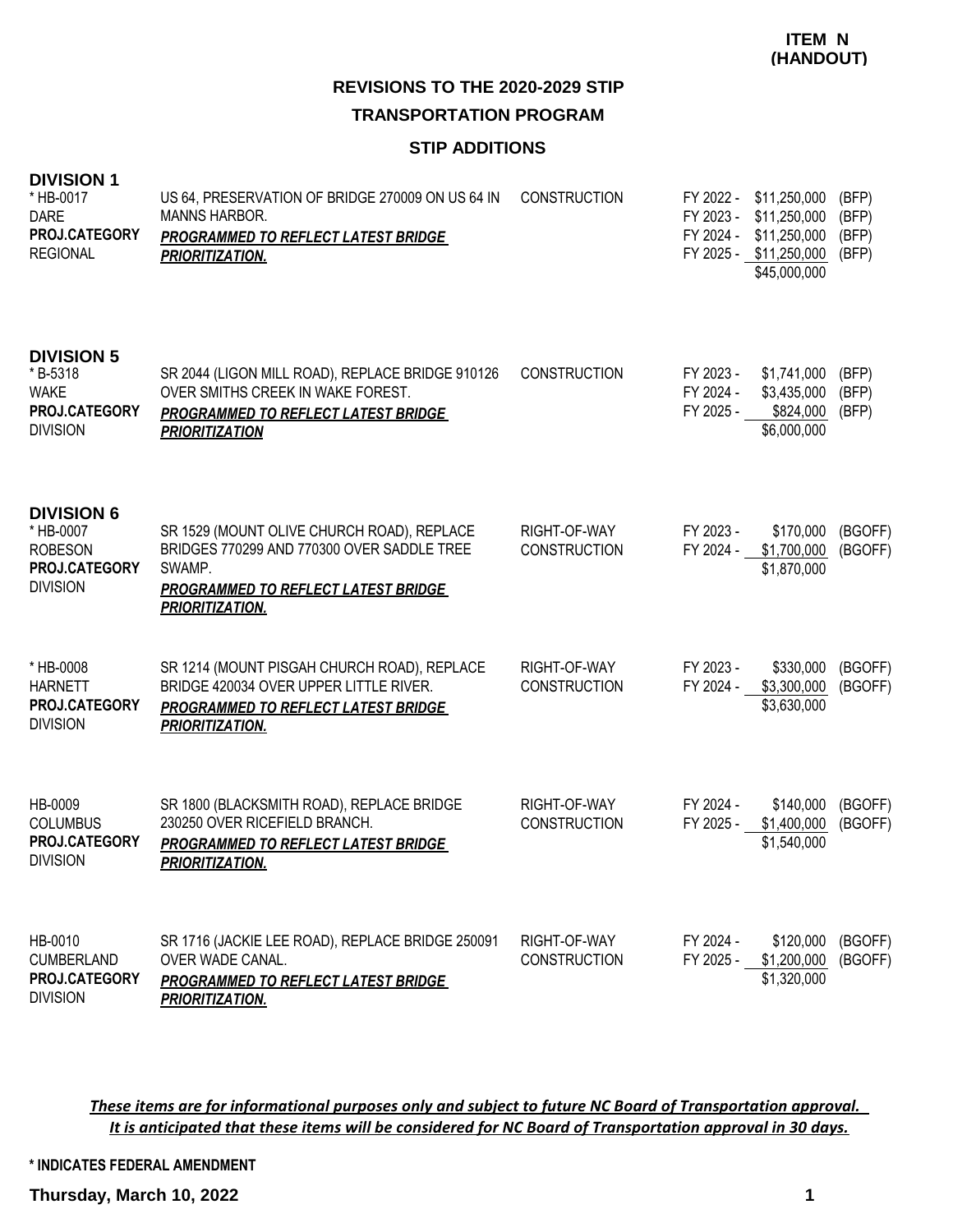#### **STIP ADDITIONS**

| <b>DIVISION 7</b><br>B-5723<br><b>GUILFORD</b><br>PROJ.CATEGORY<br><b>DIVISION</b>        | SR 1158 (JACKSON LAKE ROAD), REPLACE BRIDGE<br>400054 OVER RICHLAND CREEK IN HIGH POINT.<br><b>PROGRAMMED TO REFLECT LATEST BRIDGE</b><br><b>PRIORITIZATION.</b>                            | RIGHT-OF-WAY<br><b>CONSTRUCTION</b>                       | FY 2024 -<br>FY 2025 -                                                     | \$280,000<br>\$2,800,000<br>\$3,080,000                                                       | (BGOFF)<br>(BGOFF)                              |
|-------------------------------------------------------------------------------------------|---------------------------------------------------------------------------------------------------------------------------------------------------------------------------------------------|-----------------------------------------------------------|----------------------------------------------------------------------------|-----------------------------------------------------------------------------------------------|-------------------------------------------------|
| B-5725<br><b>CASWELL</b><br>PROJ.CATEGORY<br><b>DIVISION</b>                              | SR 1710 (GRIERS CHURCH ROAD), REPLACE BRIDGE<br>160007 OVER HYCO CREEK.<br><b>PROGRAMMED TO REFLECT LATEST BRIDGE</b><br><b>PRIORITIZATION.</b>                                             | RIGHT-OF-WAY<br><b>CONSTRUCTION</b>                       | FY 2024 -<br>FY 2026 -<br>FY 2027 -                                        | \$290,000<br>\$1,450,000<br>\$1,450,000<br>\$3,190,000                                        | (BGOFF)<br>(BGOFF)<br>(BGOFF)                   |
| HE-0005<br><b>GUILFORD</b><br>PROJ.CATEGORY<br><b>DIVISION</b>                            | VARIOUS, PIEDMONT TRIAD INTERNATIONAL AIRPORT<br>MANUFACTURING SITE IN GREENSBORO. ROADWORK.<br><b>ECONOMIC DEVELOPMENT PROJECT.</b>                                                        | RIGHT-OF-WAY<br><b>UTILITIES</b><br><b>CONSTRUCTION</b>   | FY 2022 -<br>FY 2022 -                                                     | \$1,000,000<br>\$500,000<br>FY 2023 - \$30,000,000<br>\$31,500,000                            | (S)<br>(S)<br>(S)                               |
| <b>DIVISION 10</b><br>* BL-0010<br><b>MECKLENBURG</b><br>PROJ.CATEGORY<br><b>DIVISION</b> | THE PARK - HUNTERSVILLE GREENWAY, TORRENCE<br>CREEK GREENWAY TO MOUNT HOLLY-HUNTERSVILLE<br>ROAD. CONSTRUCT GREENWAY.<br>ADD PROJECT AT THE REQUEST OF THE MPO.                             | <b>ENGINEERING</b><br>RIGHT-OF-WAY<br><b>CONSTRUCTION</b> | FY 2025 -<br>FY 2025 -<br>FY 2026 -<br>FY 2026 -<br>FY 2028 -<br>FY 2028 - | \$140,000<br>\$140,000<br>\$258,000<br>\$258,000<br>\$1,348,000<br>\$1,348,000<br>\$3,492,000 | (BGDA)<br>(L)<br>(BGDA)<br>(L)<br>(BGDA)<br>(L) |
| * BL-0011<br><b>UNION</b><br>PROJ.CATEGORY<br><b>DIVISION</b>                             | SR 1735 (EAST UNION STREET), SR 1719 (OLIVE<br>BRANCH ROAD) TO PARK DRIVE. CONSTRUCT<br>PEDESTRIAN IMPROVEMENTS AND INSTALL<br>PAVEMENT MARKINGS.<br>ADD PROJECT AT THE REQUEST OF THE MPO. | <b>ENGINEERING</b><br><b>CONSTRUCTION</b>                 | FY 2025 -<br>FY 2025 -<br>FY 2026 -<br>FY 2026 -                           | \$50,000<br>\$13,000<br>\$268,000<br>\$67,000<br>\$398,000                                    | (BGDA)<br>(L)<br>(BGDA)<br>(L)                  |

*These items are for informational purposes only and subject to future NC Board of Transportation approval. It is anticipated that these items will be considered for NC Board of Transportation approval in 30 days.*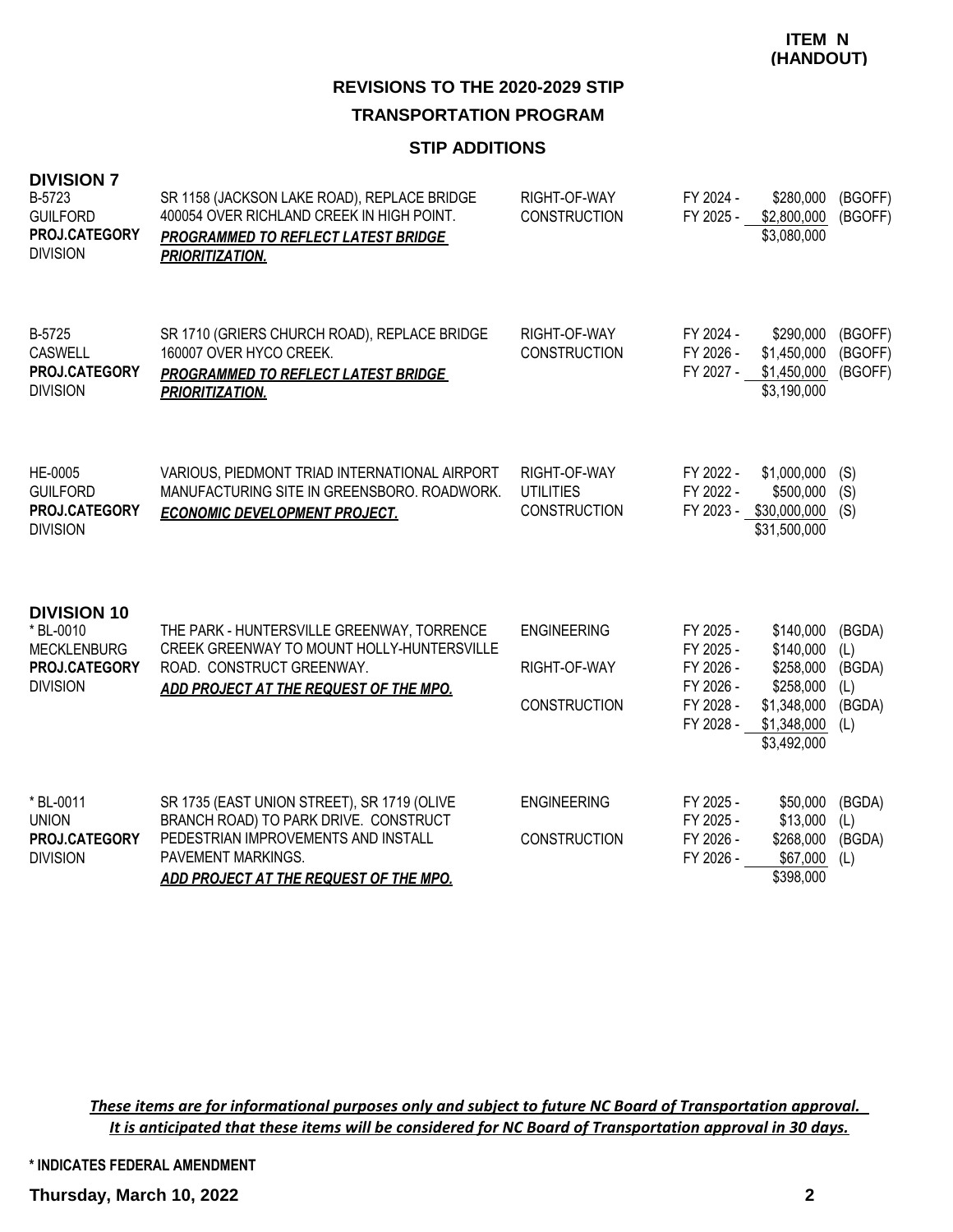# **REVISIONS TO THE 2020-2029 STIP**

## **TRANSPORTATION PROGRAM**

#### **STIP ADDITIONS**

| <b>DIVISION 10</b><br>* BL-0012<br><b>UNION</b><br>PROJ.CATEGORY<br><b>DIVISION</b> | MARVIN LOOP TRAIL, SR 3635 (MARVIN ROAD) AT<br>SADDLE AVENUE TO SR 1316 (MARVIN SCHOOL ROAD)<br>AT YELLOW JASMINE LANE. CONSTRUCT PEDESTRIAN<br>IMPROVEMENTS.<br>ADD PROJECT AT THE REQUEST OF THE MPO.            | <b>ENGINEERING</b><br>RIGHT-OF-WAY<br><b>CONSTRUCTION</b> | FY 2025 -<br>FY 2025 -<br>FY 2026 -<br>FY 2026 -<br>FY 2028 -<br>FY 2028 - | \$146,000<br>\$98,000<br>\$94,000<br>\$63,000<br>\$785,000<br>\$524,000<br>\$1,710,000 | (BGDA)<br>(L)<br>(BGDA)<br>(L)<br>(BGDA)<br>(L) |
|-------------------------------------------------------------------------------------|--------------------------------------------------------------------------------------------------------------------------------------------------------------------------------------------------------------------|-----------------------------------------------------------|----------------------------------------------------------------------------|----------------------------------------------------------------------------------------|-------------------------------------------------|
| * BL-0057<br><b>MECKLENBURG</b><br>PROJ.CATEGORY<br><b>DIVISION</b>                 | IRWIN CREEK GREENWAY, CLANTON ROAD TO<br>LESTER STREET. CONSTRUCT IRWIN CREEK<br><b>GREENWAY.</b><br>ADD PROJECT AT THE REQUEST OF THE MPO.                                                                        | <b>CONSTRUCTION</b>                                       | FY 2025 -<br>FY 2025 -<br>FY 2025 -                                        | \$4,000,000<br>\$872,000<br>\$1,218,000<br>\$6,090,000                                 | (CMAQ)<br>(BGDA)<br>(L)                         |
| * BL-0058<br><b>MECKLENBURG</b><br>PROJ.CATEGORY<br><b>DIVISION</b>                 | RAIL TRAIL PEDESTRIAN BRIDGE, SR 3815 (EAST<br>MOREHEAD STREET) TO STONEWALL LIGHT RAIL<br>STATION. CONSTRUCT RAIL TRAIL PEDESTRIAN<br>BRIDGE OVER I-277 (BELK FREEWAY).<br>ADD PROJECT AT THE REQUEST OF THE MPO. | <b>CONSTRUCTION</b>                                       | FY 2022 -<br>FY 2022 -                                                     | \$1,903,000<br>\$4,440,000<br>\$6,343,000                                              | (BGDA)<br>(L)                                   |
| * HL-0053<br><b>MECKLENBURG</b><br>PROJ.CATEGORY<br><b>DIVISION</b>                 | SR 2822 (ROBINSON CHURCH ROAD), NC 24 TO PLOTT<br>ROAD. WIDEN CORRIDOR.<br>ADD PROJECT AT THE REQUEST OF THE MPO.                                                                                                  | <b>CONSTRUCTION</b>                                       | FY 2025 -<br>FY 2025 -                                                     | \$6,227,000<br>\$6,227,000<br>\$12,454,000                                             | (BGDA)<br>(L)                                   |
| * HL-0054<br><b>MECKLENBURG</b><br>PROJ.CATEGORY<br><b>DIVISION</b>                 | SR 3156 (MARGARET WALLACE ROAD), SR 3156<br>(MARGARET WALLACE ROAD) AND AREQUIPA DRIVE.<br><b>IMPROVE INTERSECTION.</b><br>ADD PROJECT AT THE REQUEST OF THE MPO.                                                  | RIGHT-OF-WAY                                              | FY 2025 -<br>FY 2025 -<br>FY 2026 -<br>FY 2026 -<br>FY 2027 -<br>FY 2027 - | \$1,392,000<br>\$750,000<br>\$2,784,000<br>\$1,500,000<br>\$1,392,000<br>\$750,000     | (BGDA)<br>(L)<br>(BGDA)<br>(L)<br>(BGDA)<br>(L) |
|                                                                                     |                                                                                                                                                                                                                    | <b>CONSTRUCTION</b>                                       | FY 2027 -<br>FY 2027 -                                                     | \$3,767,000<br>\$2,029,000<br>\$14,364,000                                             | (BGDA)<br>(L)                                   |

*These items are for informational purposes only and subject to future NC Board of Transportation approval. It is anticipated that these items will be considered for NC Board of Transportation approval in 30 days.*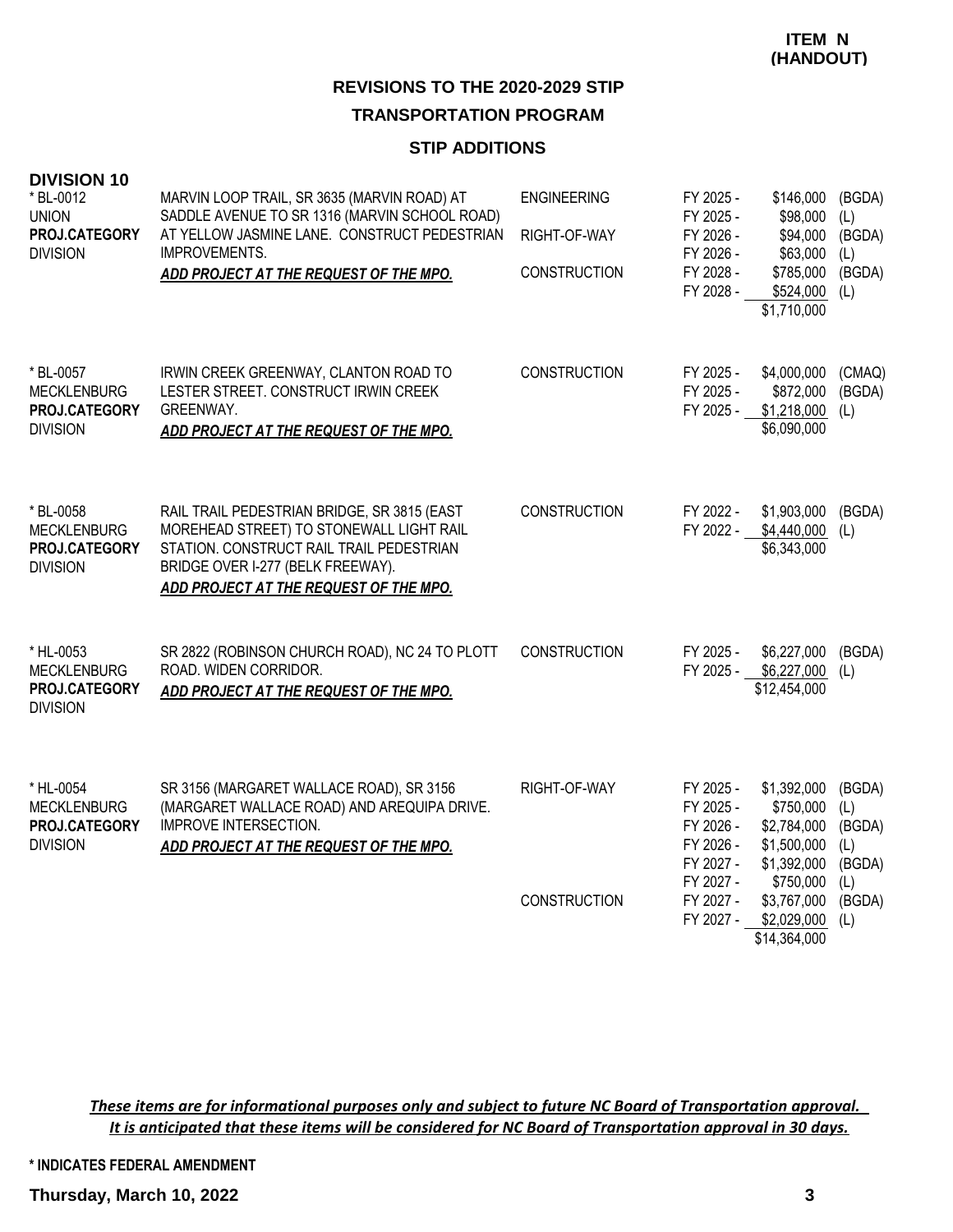#### **STIP ADDITIONS**

| <b>DIVISION 10</b><br>* HL-0055<br><b>UNION</b><br>PROJ.CATEGORY<br><b>DIVISION</b>  | SR 1357 (POTTER ROAD), SR 1357 (POTTER ROAD)<br>AND SR 1358 (FOREST LAWN DRIVE). IMPROVE<br>INTERSECTION.<br>ADD PROJECT AT THE REQUEST OF THE MPO.                    | <b>ENGINEERING</b><br>RIGHT-OF-WAY<br><b>CONSTRUCTION</b> | FY 2023 -<br>FY 2023 -<br>FY 2024 -<br>FY 2024 -<br>FY 2025 -<br>FY 2025 -                           | \$380,000<br>\$95,000<br>\$466,000<br>\$177,000<br>\$1,098,000<br>$$275,000$ (L)<br>\$2,491,000 | (BGDA)<br>(L)<br>(BGDA)<br>(L)<br>(BGDA)                  |
|--------------------------------------------------------------------------------------|------------------------------------------------------------------------------------------------------------------------------------------------------------------------|-----------------------------------------------------------|------------------------------------------------------------------------------------------------------|-------------------------------------------------------------------------------------------------|-----------------------------------------------------------|
| * HL-0056<br><b>MECKLENBURG</b><br>PROJ.CATEGORY<br><b>DIVISION</b>                  | NC 115, SR 2427 (MCCORD ROAD) TO SAM FURR<br>ROAD. IMPROVE CORRIDOR.<br>ADD PROJECT AT THE REQUEST OF THE MPO.                                                         | <b>ENGINEERING</b><br>RIGHT-OF-WAY                        | FY 2024 -<br>FY 2024 -<br>FY 2025 -<br>FY 2025 -<br>FY 2026 -<br>FY 2026 -<br>FY 2027 -<br>FY 2027 - | \$526,000<br>\$225,000<br>\$499,000<br>\$214,000<br>\$998,000<br>\$428,000<br>\$499,000         | (BGDA)<br>(L)<br>(BGDA)<br>(L)<br>(BGDA)<br>(L)<br>(BGDA) |
|                                                                                      |                                                                                                                                                                        | <b>CONSTRUCTION</b>                                       | FY 2027 -<br>FY 2027 -                                                                               | \$214,000<br>\$3,457,000<br>\$1,481,000<br>\$8,541,000                                          | (L)<br>(BGDA)<br>(L)                                      |
| * HL-0057<br><b>MECKLENBURG</b><br>PROJ.CATEGORY<br><b>DIVISION</b>                  | NC 24 WT HARRIS BOULEVARD, SR 2004 (MOUNT<br>HOLLY-HUNTERSVILLE ROAD) TO I-85 NORTH RAMP.<br>INSTALL OVERHEAD STREET LIGHTS.<br>ADD PROJECT AT THE REQUEST OF THE MPO. | <b>CONSTRUCTION</b>                                       | FY 2023 -<br>FY 2023 -                                                                               | \$998,000<br>\$537,000<br>\$1,535,000                                                           | (BA)<br>(L)                                               |
| * RL-0002<br><b>MECKLENBURG</b><br>PROJ.CATEGORY<br><b>EXEMPT</b>                    | <b>GRANTS TO REPLACE AGING DIESEL ENGINES</b><br>(GRADE).<br>ADD PROJECT AT THE REQUEST OF THE MPO.                                                                    | <b>CONSTRUCTION</b>                                       | FY 2023 -<br>FY 2023 -                                                                               | \$3,815,000<br>\$1,635,000<br>\$5,450,000                                                       | (CMAQ)<br>(L)                                             |
| <b>DIVISION 11</b><br>* HB-0020<br><b>WILKES</b><br>PROJ.CATEGORY<br><b>DIVISION</b> | SR 1340 (SHEPHERD RIVER ROAD), REPLACE BRIDGE<br>960730 OVER THE NORTH FORK NEW RIVER.<br>PROGRAMMED TO REFLECT LATEST BRIDGE<br><b>PRIORITIZATION.</b>                | RIGHT-OF-WAY<br><b>CONSTRUCTION</b>                       | FY 2023 -<br>FY 2024 -<br>FY 2025 -                                                                  | \$800,000<br>\$4,000,000<br>\$4,000,000<br>\$8,800,000                                          | (BGOFF)<br>(BGOFF)<br>(BGOFF)                             |

*These items are for informational purposes only and subject to future NC Board of Transportation approval. It is anticipated that these items will be considered for NC Board of Transportation approval in 30 days.*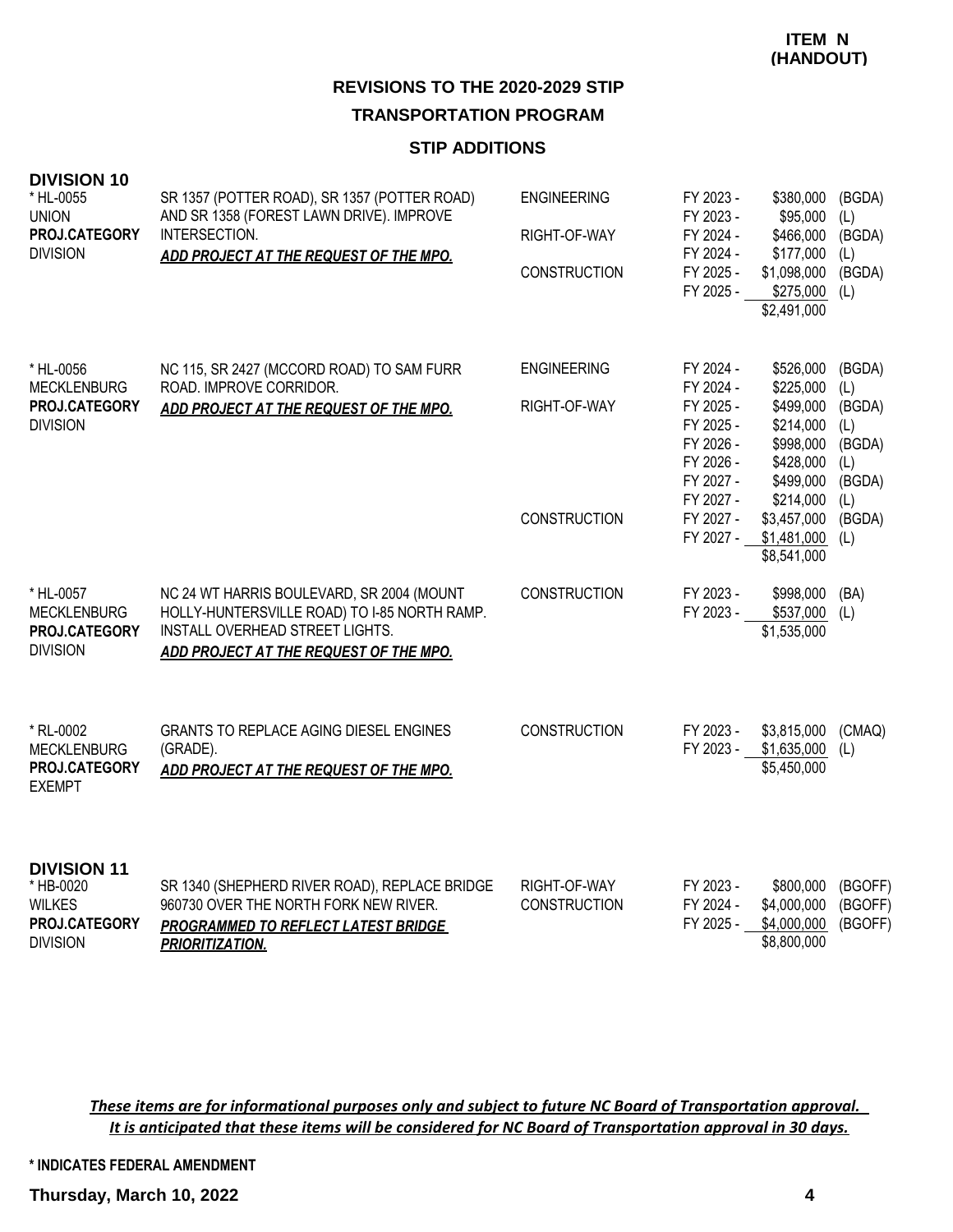**ITEM N (HANDOUT)**

**REVISIONS TO THE 2020-2029 STIP TRANSPORTATION PROGRAM**

### **STIP ADDITIONS**

| <b>DIVISION 12</b><br>* B-4571<br><b>LINCOLN</b><br>PROJ.CATEGORY<br><b>REGIONAL</b>   | NC 182, REPLACE BRIDGE 540007 OVER INDIAN CREEK.<br>PROGRAMMED TO REFLECT LATEST BRIDGE<br>PRIORITIZATION.                                               | <b>CONSTRUCTION</b>                                       | FY 2023 -                                                                  | \$3,500,000<br>\$3,500,000                                                                | (BFP)                                           |
|----------------------------------------------------------------------------------------|----------------------------------------------------------------------------------------------------------------------------------------------------------|-----------------------------------------------------------|----------------------------------------------------------------------------|-------------------------------------------------------------------------------------------|-------------------------------------------------|
| * BL-0009<br><b>IREDELL</b><br>PROJ.CATEGORY<br><b>DIVISION</b>                        | NC 152 (NORTH MAIN STREET), PINE STREET TO<br>NORTH MAIN PARK. CONSTRUCT PEDESTRIAN<br>IMPROVEMENTS.<br>ADD PROJECT AT THE REQUEST OF THE MPO.           | <b>ENGINEERING</b><br>RIGHT-OF-WAY<br><b>CONSTRUCTION</b> | FY 2025 -<br>FY 2025 -<br>FY 2026 -<br>FY 2026 -<br>FY 2027 -<br>FY 2027 - | \$110,000<br>\$28,000<br>\$493,000<br>\$124,000<br>\$585,000<br>\$147,000<br>\$1,487,000  | (BGDA)<br>(L)<br>(BGDA)<br>(L)<br>(BGDA)<br>(L) |
| * BL-0055<br><b>IREDELL</b><br>PROJ.CATEGORY<br><b>DIVISION</b>                        | MOORESVILLE, SOUTH ELEMENTARY SCHOOL TO<br>MOORESVILLE MIDDLE SCHOOL. CONSTRUCT<br><b>GREENWAY CONNECTORS.</b><br>ADD PROJECT AT THE REQUEST OF THE MPO. | <b>ENGINEERING</b><br><b>CONSTRUCTION</b>                 | FY 2025 -<br>FY 2025 -<br>FY 2026 -<br>FY 2026 -                           | \$272,000<br>\$91,000<br>\$1,561,000<br>\$520,000<br>\$2,444,000                          | (BGDA)<br>(L)<br>(BGDA)<br>(L)                  |
| * BL-0056<br><b>IREDELL</b><br>PROJ.CATEGORY<br><b>DIVISION</b>                        | CONSTRUCT SIDEWALKS AT VARIOUS LOCATIONS IN<br>MOORESVILLE.<br>ADD PROJECT AT THE REQUEST OF THE MPO.                                                    | <b>ENGINEERING</b><br>RIGHT-OF-WAY<br>CONSTRUCTION        | FY 2023 -<br>FY 2023 -<br>FY 2025 -<br>FY 2025 -<br>FY 2026 -<br>FY 2026 - | \$422,000<br>\$141,000<br>\$78,000<br>\$26,000<br>\$1,479,000<br>\$493,000<br>\$2,639,000 | (BGDA)<br>(L)<br>(BGDA)<br>(L)<br>(BGDA)<br>(L) |
| <b>DIVISION 14</b><br>* HB-0002<br><b>HAYWOOD</b><br>PROJ.CATEGORY<br><b>STATEWIDE</b> | I-40, REPLACE BRIDGES 430248 AND 430249 OVER SR<br>1613 (BEAVERDAM ROAD).<br>PROGRAMMED TO REFLECT LATEST BRIDGE<br><b>PRIORITIZATION.</b>               | RIGHT-OF-WAY<br><b>CONSTRUCTION</b>                       | FY 2022 -<br>FY 2023 -<br>FY 2024 -                                        | \$2,000,000<br>\$3,900,000<br>\$3,900,000<br>\$9,800,000                                  | (BFP)<br>(BFP)<br>(BFP)                         |

*These items are for informational purposes only and subject to future NC Board of Transportation approval. It is anticipated that these items will be considered for NC Board of Transportation approval in 30 days.*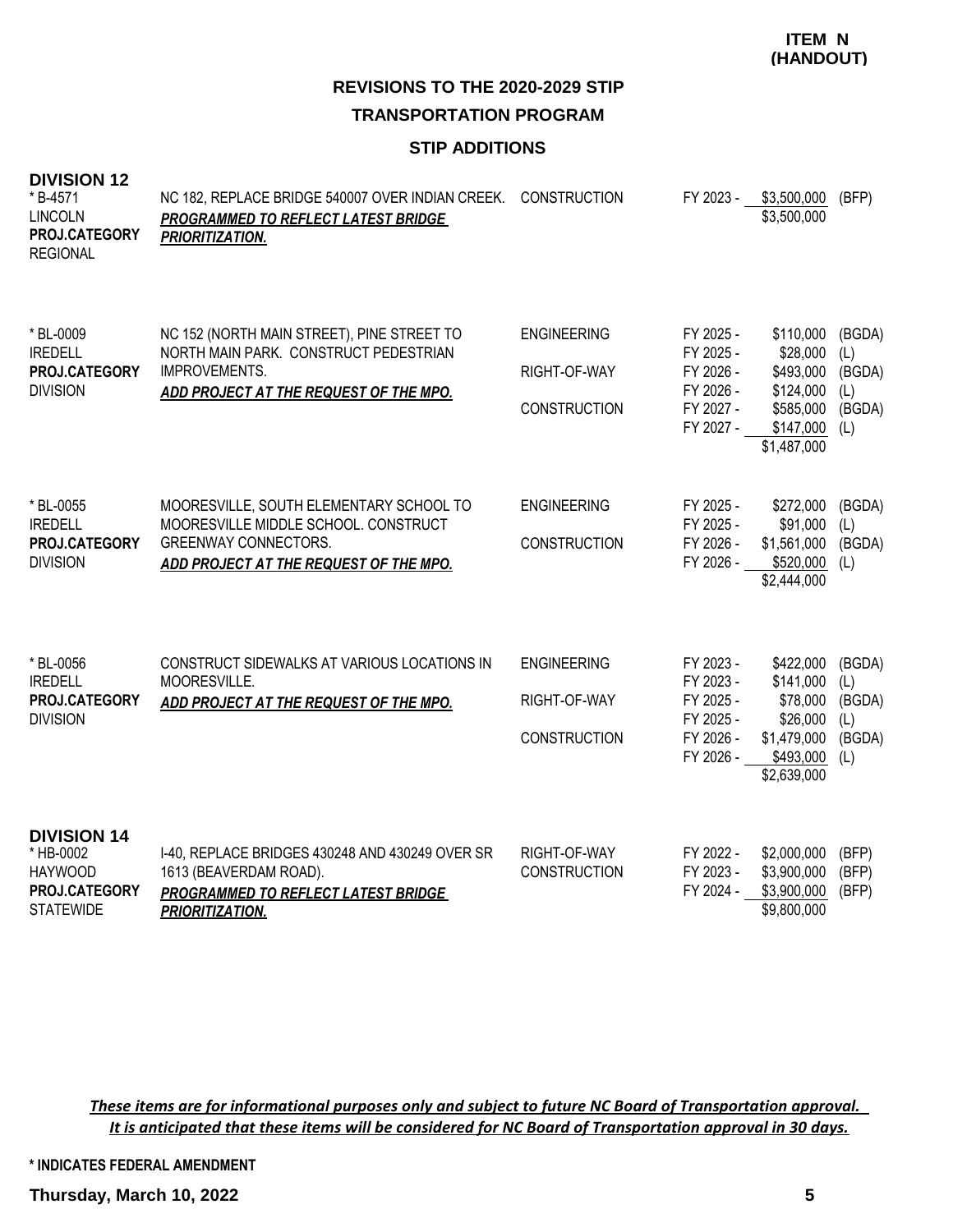#### **STIP ADDITIONS**

| <b>DIVISION 14</b><br>* HB-0003<br><b>HAYWOOD</b><br><b>PROJ.CATEGORY</b><br><b>STATEWIDE</b> | 1-40, REPLACE BRIDGE 430239 OVER SR 1550<br>(INCINERATOR ROAD).<br>PROGRAMMED TO REFLECT LATEST BRIDGE<br><b>PRIORITIZATION.</b>                     | RIGHT-OF-WAY<br><b>CONSTRUCTION</b>                     | FY 2022 -<br>FY 2023 -<br>FY 2024 - | \$1,000,000<br>\$3,550,000<br>\$3,550,000<br>\$8,100,000 | (BFP)<br>(BFP)<br>(BFP)       |
|-----------------------------------------------------------------------------------------------|------------------------------------------------------------------------------------------------------------------------------------------------------|---------------------------------------------------------|-------------------------------------|----------------------------------------------------------|-------------------------------|
| * HB-0004<br><b>HAYWOOD</b><br>PROJ.CATEGORY<br><b>STATEWIDE</b>                              | 1-40, REPLACE BRIDGE 430243 OVER NC 215<br>(CHAMPION DRIVE).<br><b>PROGRAMMED TO REFLECT LATEST BRIDGE</b><br><b>PRIORITIZATION.</b>                 | RIGHT-OF-WAY<br><b>CONSTRUCTION</b>                     | FY 2022 -<br>FY 2023 -<br>FY 2024 - | \$1,000,000<br>\$3,650,000<br>\$3,650,000<br>\$8,300,000 | (BFP)<br>(BFP)<br>(BFP)       |
| * HB-0023<br><b>HAYWOOD</b><br><b>PROJ.CATEGORY</b><br><b>DIVISION</b>                        | SR 1876 (SONOMA ROAD), REPLACE BRIDGE 430169<br>OVER WEST FORK PIGEON RIVER.<br><b>PROGRAMMED TO REFLECT LATEST BRIDGE</b><br><b>PRIORITIZATION.</b> | RIGHT-OF-WAY<br><b>UTILITIES</b><br><b>CONSTRUCTION</b> | FY 2023 -<br>FY 2023 -<br>FY 2024 - | \$80,000<br>\$80,000<br>\$1,600,000<br>\$1,760,000       | (BGOFF)<br>(BGOFF)<br>(BGOFF) |

#### **STIP MODIFICATIONS**

| <b>DIVISION 1</b>    |                                                 |                     |           |              |         |
|----------------------|-------------------------------------------------|---------------------|-----------|--------------|---------|
| * R-5757             | NC 305, SEABOARD TOWN LIMITS TO HERTFORD        | RIGHT-OF-WAY        | FY 2022 - | \$381.000    | (BGLT5) |
| <b>NORTHAMPTON</b>   | COUNTY LINE. UPGRADE ROADWAY.                   |                     | FY 2023 - | \$762,000    | (BGLT5) |
| <b>PROJ.CATEGORY</b> | <b>MODIFY FUNDING FROM STATE TO FEDERAL AND</b> |                     | FY 2024 - | \$381,000    | (BGLT5) |
| <b>DIVISION</b>      | ADJUST RIGHT-OF-WAY FROM FY 23 TO FY 22 TO      | <b>UTILITIES</b>    | FY 2022 - | \$4,122,000  | (BGLT5) |
|                      | <b>MATCH FEDERAL FISCAL YEAR.</b>               | <b>CONSTRUCTION</b> | FY 2024 - | \$465,000    | (BGLT5) |
|                      |                                                 |                     | FY 2025 - | \$16,006,000 | (BGLT5) |
|                      |                                                 |                     | FY 2026 - | \$14,447,000 | (BGLT5) |
|                      |                                                 |                     | FY 2027 - | \$11,010,000 | (BGLT5) |

*These items are for informational purposes only and subject to future NC Board of Transportation approval. It is anticipated that these items will be considered for NC Board of Transportation approval in 30 days.*

**\* INDICATES FEDERAL AMENDMENT**

 FY 2028 - \$4,571,000 (BGLT5) \$52,145,000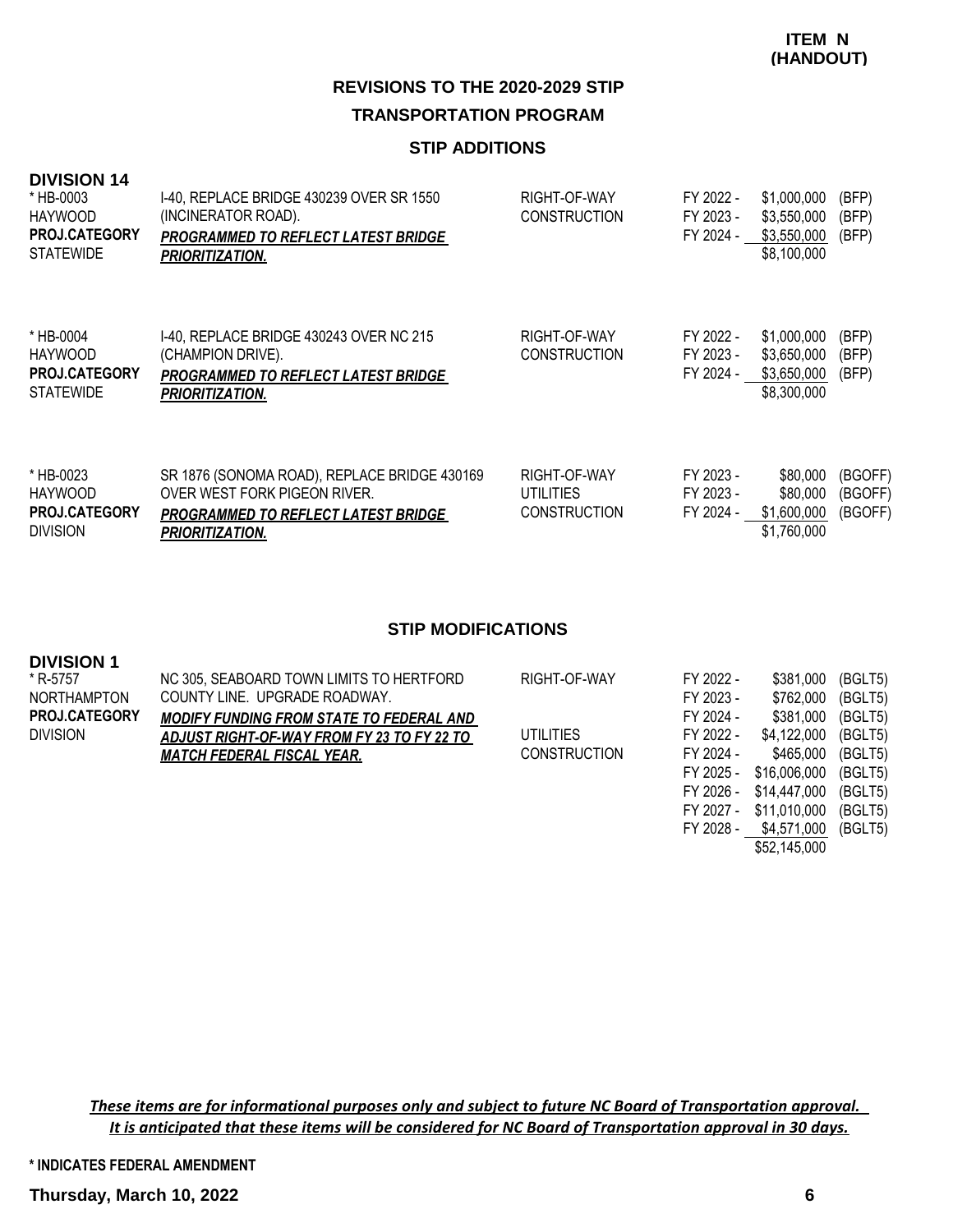#### **STIP MODIFICATIONS**

#### **DIVISION 1** VARIOUS, SAFETY IMPROVEMENTS AT VARIOUS LOCATIONS. *ADD RIGHT-OF-WAY IN FY 22 AND CONSTRUCTION IN FY 22 NOT PREVIOUSLY PROGRAMMED.* RIGHT-OF-WAY FY 2022 - \$30,000 (HSIP)<br>CONSTRUCTION FY 2022 - \$180.000 (HSIP) CONSTRUCTION FY 2022 - \$180,000 (HSIP) \$210,000 W-5701DIV BERTIE CAMDEN CHOWAN **CURRITUCK** DARE GATES **HERTFORD** HYDE MARTIN NORTHAMPTON PASQUOTANK PERQUIMANS TYRRELL WASHINGTON DIVISION **PROJ.CATEGORY** VARIOUS, SAFETY IMPROVEMENTS AT VARIOUS LOCATIONS. *ADD RIGHT-OF-WAY IN FY 22 AND CONSTRUCTION IN FY 22 NOT PREVIOUSLY PROGRAMMED.* RIGHT-OF-WAY FY 2022 - \$30,000 (HSIP) CONSTRUCTION FY 2022 - \$180,000 (HSIP) \$210,000 W-5701REG BERTIE **CAMDEN** CHOWAN **CURRITUCK** DARE GATES **HERTFORD HYDE** MARTIN NORTHAMPTON PASQUOTANK PERQUIMANS TYRRELL WASHINGTON REGIONAL **PROJ.CATEGORY**

*These items are for informational purposes only and subject to future NC Board of Transportation approval. It is anticipated that these items will be considered for NC Board of Transportation approval in 30 days.*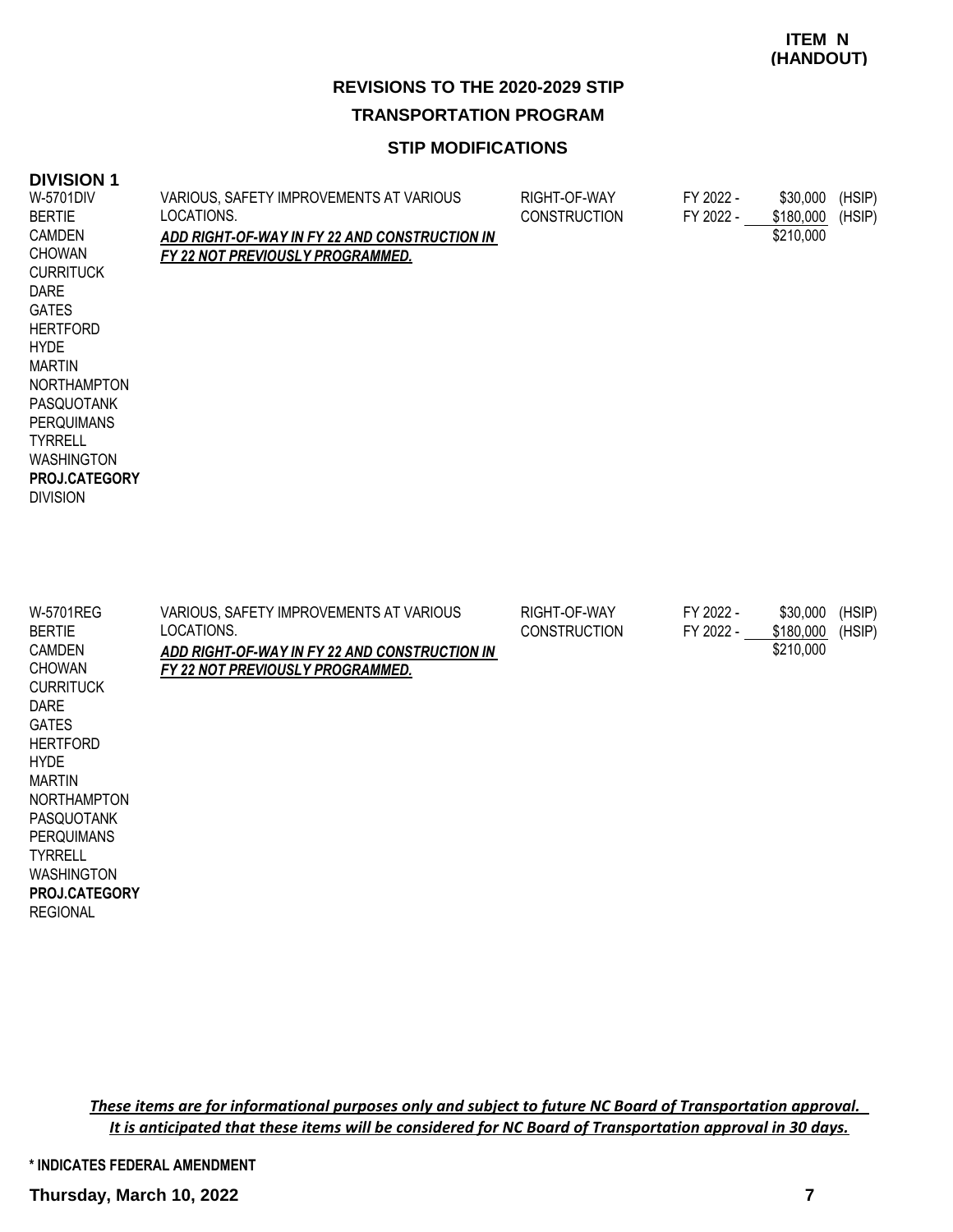#### **STIP MODIFICATIONS**

#### **DIVISION 1**

| W-5701SW<br><b>BERTIE</b> | VARIOUS, SAFETY IMPROVEMENTS AT VARIOUS<br>LOCATIONS. | RIGHT-OF-WAY<br><b>CONSTRUCTION</b> | FY 2022 -<br>FY 2022 - | \$40,000<br>\$240,000 | (HSIP)<br>(HSIP) |
|---------------------------|-------------------------------------------------------|-------------------------------------|------------------------|-----------------------|------------------|
| CAMDEN                    | <u>ADD RIGHT-OF-WAY IN FY 22 AND CONSTRUCTION IN</u>  |                                     |                        | \$280,000             |                  |
| <b>CHOWAN</b>             | <u>FY 22 NOT PREVIOUSLY PROGRAMMED.</u>               |                                     |                        |                       |                  |
| <b>CURRITUCK</b>          |                                                       |                                     |                        |                       |                  |
| <b>DARE</b>               |                                                       |                                     |                        |                       |                  |
| <b>GATES</b>              |                                                       |                                     |                        |                       |                  |
| <b>HERTFORD</b>           |                                                       |                                     |                        |                       |                  |
| <b>HYDE</b>               |                                                       |                                     |                        |                       |                  |
| MARTIN                    |                                                       |                                     |                        |                       |                  |
| <b>NORTHAMPTON</b>        |                                                       |                                     |                        |                       |                  |
| <b>PASQUOTANK</b>         |                                                       |                                     |                        |                       |                  |
| <b>PERQUIMANS</b>         |                                                       |                                     |                        |                       |                  |
| <b>TYRRELL</b>            |                                                       |                                     |                        |                       |                  |
| <b>WASHINGTON</b>         |                                                       |                                     |                        |                       |                  |
| <b>PROJ.CATEGORY</b>      |                                                       |                                     |                        |                       |                  |
| <b>STATEWIDE</b>          |                                                       |                                     |                        |                       |                  |
|                           |                                                       |                                     |                        |                       |                  |
|                           |                                                       |                                     |                        |                       |                  |

| <b>DIVISION 2</b> |  |
|-------------------|--|
|-------------------|--|

| B-5614               | SR 1112 (MOUTH OF THE CREEK ROAD), REPLACE     | RIGHT-OF-WAY        | FY 2022 - | \$319.000    | (BGOFF) |
|----------------------|------------------------------------------------|---------------------|-----------|--------------|---------|
| <b>BEAUFORT</b>      | BRIDGE 060009 OVER BLOUNTS CREEK.              | UTILITIES           | FY 2022 - | \$108.000    | (BGOFF) |
| <b>PROJ.CATEGORY</b> | TO REFLECT LATEST BRIDGE PRIORITIZATION, DELAY | <b>CONSTRUCTION</b> | FY 2023 - | \$806.000    | (BGOFF) |
| <b>DIVISION</b>      | <b>CONSTRUCTION FROM FY 22 TO FY 23.</b>       |                     | FY 2024 - | \$5.981.000  | (BGOFF) |
|                      |                                                |                     | FY 2025 - | \$3,013,000  | (BGOFF) |
|                      |                                                |                     |           | \$10,227,000 |         |

*These items are for informational purposes only and subject to future NC Board of Transportation approval. It is anticipated that these items will be considered for NC Board of Transportation approval in 30 days.*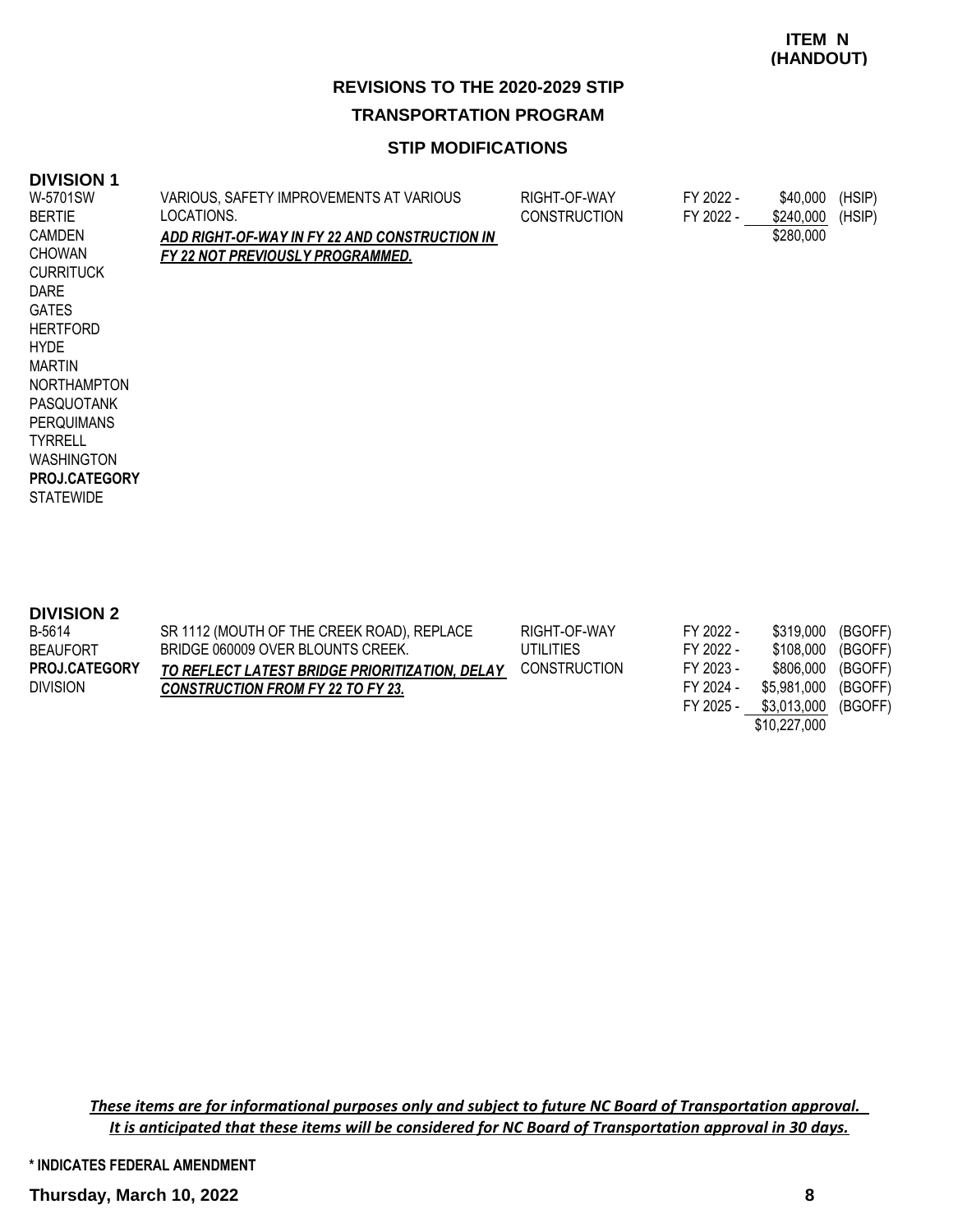#### **STIP MODIFICATIONS**

#### **DIVISION 2**

| W-5702DIV            | VARIOUS, SAFETY IMPROVEMENTS AT VARIOUS       | RIGHT-OF-WAY        | FY 2022 - | \$30,000  | (HSIP) |
|----------------------|-----------------------------------------------|---------------------|-----------|-----------|--------|
| <b>BEAUFORT</b>      | LOCATIONS.                                    | <b>CONSTRUCTION</b> | FY 2022 - | \$180,000 | (HSIP) |
| CARTERET             | ADD RIGHT-OF-WAY IN FY 22 AND CONSTRUCTION IN |                     |           | \$210,000 |        |
| <b>CRAVEN</b>        | <b>FY 22 NOT PREVIOUSLY PROGRAMMED.</b>       |                     |           |           |        |
| <b>GREENE</b>        |                                               |                     |           |           |        |
| <b>JONES</b>         |                                               |                     |           |           |        |
| <b>LENOIR</b>        |                                               |                     |           |           |        |
| <b>PAMLICO</b>       |                                               |                     |           |           |        |
| <b>PITT</b>          |                                               |                     |           |           |        |
| <b>PROJ.CATEGORY</b> |                                               |                     |           |           |        |
| <b>DIVISION</b>      |                                               |                     |           |           |        |
|                      |                                               |                     |           |           |        |
|                      |                                               |                     |           |           |        |
|                      |                                               |                     |           |           |        |

| W-5702REG       | VARIOUS, SAFETY IMPROVEMENTS AT VARIOUS       | RIGHT-OF-WAY        | FY 2022 - | \$30,000  | (HSIP) |
|-----------------|-----------------------------------------------|---------------------|-----------|-----------|--------|
| <b>BEAUFORT</b> | LOCATIONS.                                    | <b>CONSTRUCTION</b> | FY 2022 - | \$180,000 | (HSIP) |
| CARTERET        | ADD RIGHT-OF-WAY IN FY 22 AND CONSTRUCTION IN |                     |           | \$210,000 |        |
| <b>CRAVEN</b>   | FY 22 NOT PREVIOUSLY PROGRAMMED.              |                     |           |           |        |
| <b>GREENE</b>   |                                               |                     |           |           |        |
| <b>JONES</b>    |                                               |                     |           |           |        |
| <b>LENOIR</b>   |                                               |                     |           |           |        |
| <b>PAMLICO</b>  |                                               |                     |           |           |        |

**PITT PROJ.CATEGORY**

REGIONAL

*These items are for informational purposes only and subject to future NC Board of Transportation approval. It is anticipated that these items will be considered for NC Board of Transportation approval in 30 days.*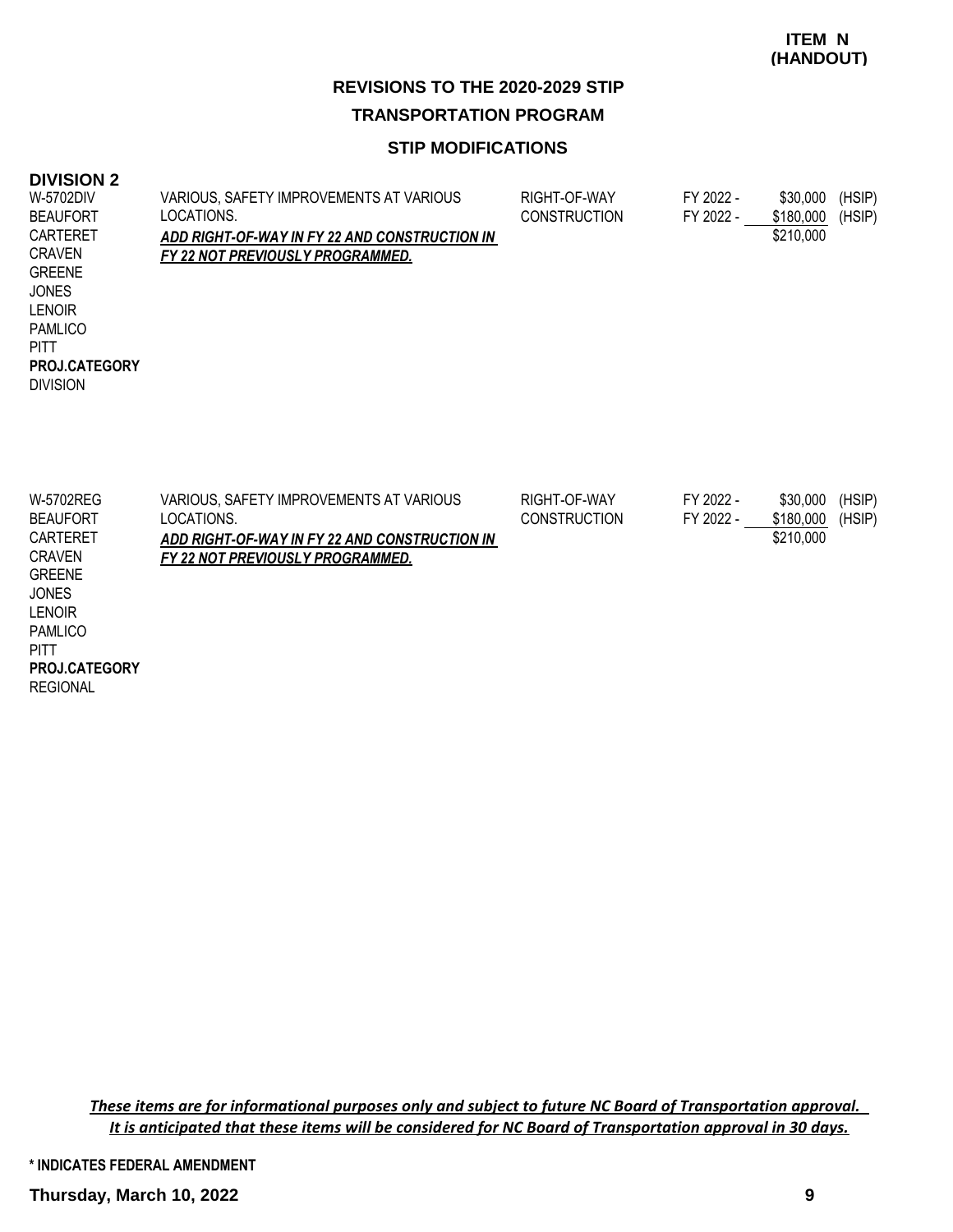**ITEM N (HANDOUT)**

## **REVISIONS TO THE 2020-2029 STIP TRANSPORTATION PROGRAM**

#### **STIP MODIFICATIONS**

#### **DIVISION 2**

| LIVION Z             |                                               |                     |           |           |        |
|----------------------|-----------------------------------------------|---------------------|-----------|-----------|--------|
| W-5702SW             | VARIOUS, SAFETY IMPROVEMENTS AT VARIOUS       | RIGHT-OF-WAY        | FY 2022 - | \$40,000  | (HSIP) |
| <b>BEAUFORT</b>      | LOCATIONS.                                    | <b>CONSTRUCTION</b> | FY 2022 - | \$240,000 | (HSIP) |
| CARTERET             | ADD RIGHT-OF-WAY IN FY 22 AND CONSTRUCTION IN |                     |           | \$280,000 |        |
| <b>CRAVEN</b>        | FY 22 NOT PREVIOUSLY PROGRAMMED.              |                     |           |           |        |
| <b>GREENE</b>        |                                               |                     |           |           |        |
| <b>JONES</b>         |                                               |                     |           |           |        |
| <b>LENOIR</b>        |                                               |                     |           |           |        |
| <b>PAMLICO</b>       |                                               |                     |           |           |        |
| <b>PITT</b>          |                                               |                     |           |           |        |
| <b>PROJ.CATEGORY</b> |                                               |                     |           |           |        |
| <b>STATEWIDE</b>     |                                               |                     |           |           |        |
|                      |                                               |                     |           |           |        |
|                      |                                               |                     |           |           |        |
|                      |                                               |                     |           |           |        |

| <b>DIVISION 3</b><br>* U-5534<br><b>BRUNSWICK</b><br><b>NEW HANOVER</b><br><b>PENDER</b><br>PROJ.CATEGORY<br><b>DIVISION</b> | VARIOUS, WILMINGTON URBAN AREA MPO STP-DA<br>PROGRAM.<br>ADD RIGHT-OF-WAY IN FY 22 AND CONSTRUCTION IN I<br><u>FY 22 AND FY 23 NOT PREVIOUSLY PROGRAMMED.</u>                             | RIGHT-OF-WAY<br><b>CONSTRUCTION</b>              | FY 2022 -<br>FY 2022 -<br>FY 2022 -<br>FY 2022 -<br>FY 2023 -<br>FY 2023 -                                        | \$220,000<br>\$1,762,000<br>\$168,000<br>\$496,000<br>\$1,063,000<br>\$266,000<br>\$3,975,000                                                        | (BGDA)<br>(BGDA)<br>(BGDACV)<br>(L)<br>(BGDA)<br>(L)                          |
|------------------------------------------------------------------------------------------------------------------------------|-------------------------------------------------------------------------------------------------------------------------------------------------------------------------------------------|--------------------------------------------------|-------------------------------------------------------------------------------------------------------------------|------------------------------------------------------------------------------------------------------------------------------------------------------|-------------------------------------------------------------------------------|
| * U-5710<br>NEW HANOVER<br><b>PROJ.CATEGORY</b><br><b>STATEWIDE</b>                                                          | US 74 (EASTWOOD ROAD), SR 1409 (MILITARY CUTOFF<br>ROAD) INTERSECTION IN WILMINGTON. CONVERT AT-<br>GRADE INTERSECTION TO AN INTERCHANGE.<br><b>MODIFY FUNDING FROM STATE TO FEDERAL.</b> | RIGHT-OF-WAY<br>UTILITIES<br><b>CONSTRUCTION</b> | FY 2023 -<br>FY 2024 -<br>FY 2025 -<br>FY 2023 -<br>FY 2025 -<br>FY 2026 -<br>FY 2027 -<br>FY 2028 -<br>FY 2029 - | \$5,666,000<br>\$11,333,000<br>\$5,666,000<br>\$5,212,000<br>\$385,000<br>\$12,551,000<br>\$13,171,000<br>\$9,268,000<br>\$3,125,000<br>\$66,377,000 | (NHP)<br>(NHP)<br>(NHP)<br>(NHP)<br>(NHP)<br>(NHP)<br>(NHP)<br>(NHP)<br>(NHP) |

*These items are for informational purposes only and subject to future NC Board of Transportation approval. It is anticipated that these items will be considered for NC Board of Transportation approval in 30 days.*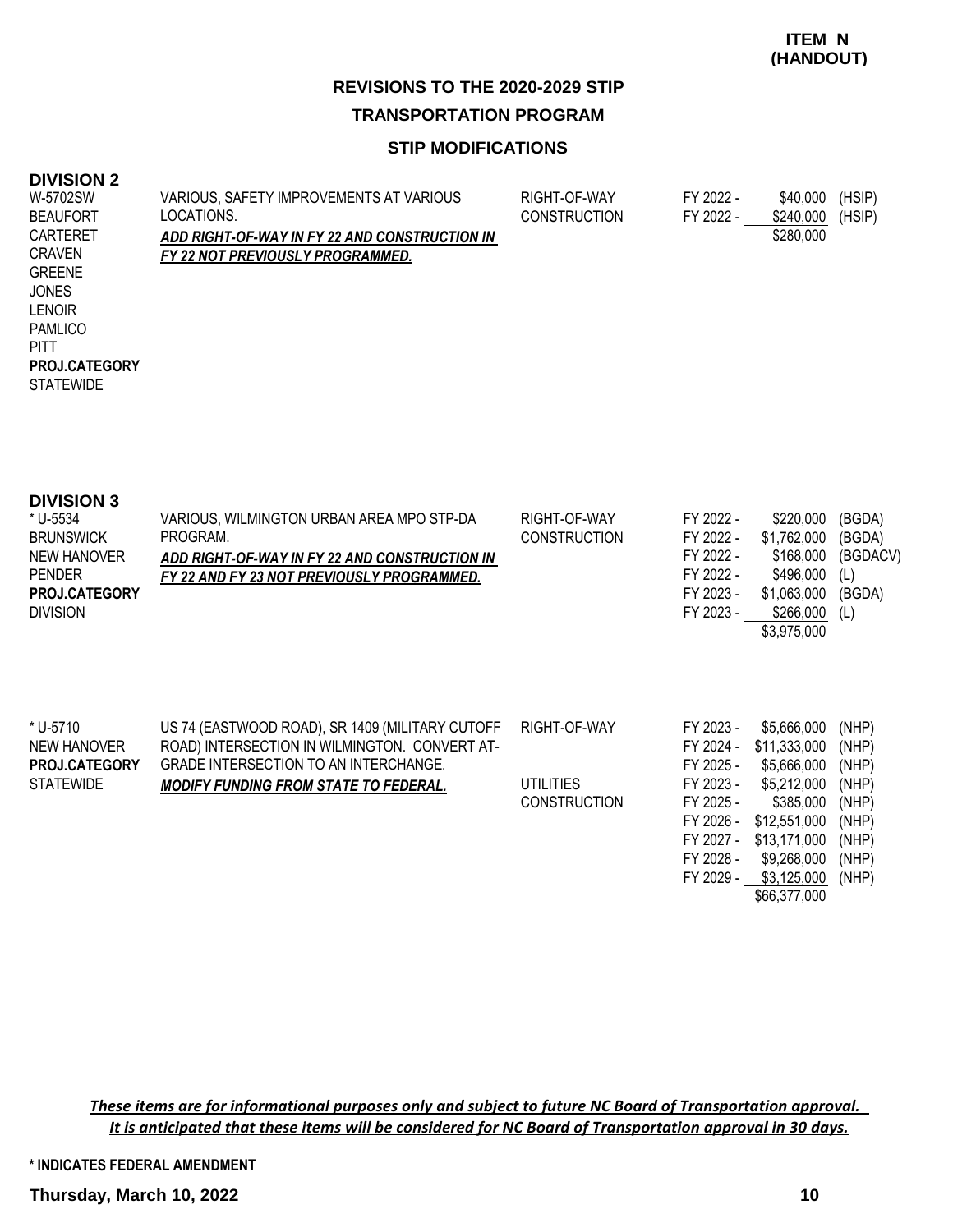#### **STIP MODIFICATIONS**

| <b>DIVISION 3</b><br>U-5787<br>ONSLOW<br>PROJ.CATEGORY<br><b>DIVISION</b>                                                                             | SR 2715 (TRADE STREET), NC 53 (WESTERN<br>BOULEVARD) TO MCDANIEL DRIVE IN JACKSONVILLE.<br>CONSTRUCT ROADWAY ON NEW LOCATION.<br><b>COST INCREASE EXCEEDING \$2 MILLION AND 25%</b><br><b>THRESHOLDS.</b> | RIGHT-OF-WAY<br><b>UTILITIES</b><br><b>CONSTRUCTION</b> | FY 2023 -<br>FY 2024 -<br>FY 2025 -<br>FY 2023 -<br>FY 2025 -<br>FY 2026 -<br>FY 2027 - | \$3,400,000<br>\$6,800,000<br>\$3,400,000<br>\$2,209,000<br>\$52,000<br>\$3,354,000<br>\$1,794,000<br>\$21,009,000 | (T)<br>(T)<br>(T)<br>(T)<br>(T)<br>(T)<br>(T) |
|-------------------------------------------------------------------------------------------------------------------------------------------------------|-----------------------------------------------------------------------------------------------------------------------------------------------------------------------------------------------------------|---------------------------------------------------------|-----------------------------------------------------------------------------------------|--------------------------------------------------------------------------------------------------------------------|-----------------------------------------------|
| U-6235<br><b>NEW HANOVER</b><br>PROJ.CATEGORY<br><b>DIVISION</b>                                                                                      | WILMINGTON, TRAFFIC SIGNAL PRE-EMPTION FOR<br><b>EMERGENCY VEHICLES PROJECT.</b><br>TO MATCH SCHEDULE PROVIDED BY THE<br><b>MUNICIPALITY, DELAY CONSTRUCTION FROM FY 22</b><br><b>TO FY 23.</b>           | <b>CONSTRUCTION</b>                                     | FY 2023 -<br>FY 2023 -                                                                  | \$627,000<br>\$157,000<br>\$784,000                                                                                | (BGDA)<br>(L)                                 |
| W-5703DIV<br><b>BRUNSWICK</b><br><b>DUPLIN</b><br><b>NEW HANOVER</b><br>ONSLOW<br><b>PENDER</b><br><b>SAMPSON</b><br>PROJ.CATEGORY<br><b>DIVISION</b> | VARIOUS, SAFETY IMPROVEMENTS AT VARIOUS<br>LOCATIONS.<br>ADD RIGHT-OF-WAY IN FY 22 AND CONSTRUCTION IN<br>FY 22 NOT PREVIOUSLY PROGRAMMED.                                                                | RIGHT-OF-WAY<br><b>CONSTRUCTION</b>                     | FY 2022 -<br>FY 2022 -                                                                  | \$30,000<br>\$180,000<br>\$210,000                                                                                 | (HSIP)<br>(HSIP)                              |
| W-5703REG<br><b>BRUNSWICK</b><br><b>DUPLIN</b><br><b>NEW HANOVER</b><br>ONSLOW<br><b>PENDER</b><br><b>SAMPSON</b><br>PROJ.CATEGORY                    | VARIOUS, SAFETY IMPROVEMENTS AT VARIOUS<br>LOCATIONS.<br>ADD RIGHT-OF-WAY IN FY 22 AND CONSTRUCTION IN<br>FY 22 NOT PREVIOUSLY PROGRAMMED.                                                                | RIGHT-OF-WAY<br><b>CONSTRUCTION</b>                     | FY 2022 -<br>FY 2022 -                                                                  | \$30,000<br>\$180,000<br>\$210,000                                                                                 | (HSIP)<br>(HSIP)                              |

*These items are for informational purposes only and subject to future NC Board of Transportation approval. It is anticipated that these items will be considered for NC Board of Transportation approval in 30 days.*

**\* INDICATES FEDERAL AMENDMENT**

REGIONAL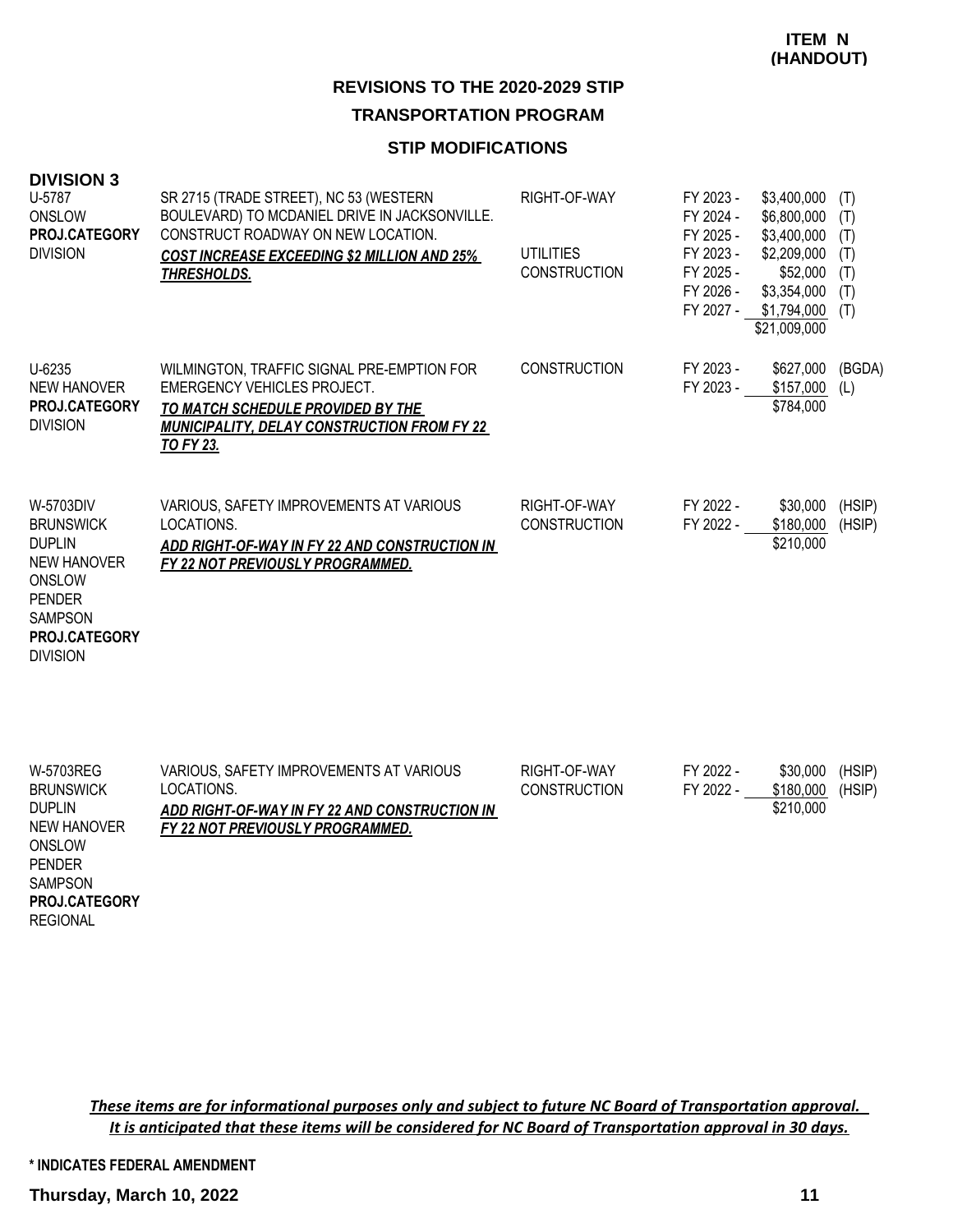#### **STIP MODIFICATIONS**

#### **DIVISION 3**

| ---------            |                                               |                     |           |           |        |
|----------------------|-----------------------------------------------|---------------------|-----------|-----------|--------|
| W-5703SW             | VARIOUS, SAFETY IMPROVEMENTS AT VARIOUS       | RIGHT-OF-WAY        | FY 2022 - | \$40,000  | (HSIP) |
| <b>BRUNSWICK</b>     | LOCATIONS.                                    | <b>CONSTRUCTION</b> | FY 2022 - | \$240,000 | (HSIP) |
| <b>DUPLIN</b>        | ADD RIGHT-OF-WAY IN FY 22 AND CONSTRUCTION IN |                     |           | \$280,000 |        |
| NEW HANOVER          | FY 22 NOT PREVIOUSLY PROGRAMMED.              |                     |           |           |        |
| ONSLOW               |                                               |                     |           |           |        |
| <b>PENDER</b>        |                                               |                     |           |           |        |
| <b>SAMPSON</b>       |                                               |                     |           |           |        |
| <b>PROJ.CATEGORY</b> |                                               |                     |           |           |        |
| <b>STATEWIDE</b>     |                                               |                     |           |           |        |
|                      |                                               |                     |           |           |        |

| <b>DIVISION 4</b>    |                                             |                       |           |           |        |
|----------------------|---------------------------------------------|-----------------------|-----------|-----------|--------|
| * C-5616             | VARIOUS, PROJECTS TO IMPROVE CONGESTION AND | <b>ENGINEERING</b>    | FY 2022 - | \$23,000  | (CMAQ) |
| <b>EDGECOMBE</b>     | AIR QUALITY IN THE ROCKY MOUNT MPO.         |                       | FY 2022 - | \$6,000   | (L)    |
| <b>NASH</b>          | ADD FUNDING IN FY 23 NOT PREVIOUSLY         |                       | FY 2023 - | \$23,000  | (CMAQ) |
| <b>PROJ.CATEGORY</b> | <b>PROGRAMMED.</b>                          |                       | FY 2023 - | \$6,000   | (L)    |
| <b>EXEMPT</b>        |                                             | RIGHT-OF-WAY          | FY 2022 - | \$23,000  | (CMAQ) |
|                      |                                             |                       | FY 2022 - | \$6,000   | (L)    |
|                      |                                             |                       | FY 2023 - | \$23,000  | (CMAQ) |
|                      |                                             |                       | FY 2023 - | \$6,000   | (L)    |
|                      |                                             | <b>CONSTRUCTION</b>   | FY 2022 - | \$136,000 | (CMAQ) |
|                      |                                             |                       | FY 2022 - | \$34,000  | (L)    |
|                      |                                             |                       | FY 2023 - | \$320,000 | (CMAQ) |
|                      |                                             |                       | FY 2023 - | \$80,000  | (L)    |
|                      |                                             | <b>IMPLEMENTATION</b> | FY 2022 - | \$23,000  | (CMAQ) |
|                      |                                             |                       | FY 2022 - | \$6,000   | (L)    |
|                      |                                             |                       | FY 2023 - | \$23,000  | (CMAQ) |
|                      |                                             |                       | FY 2023 - | \$6,000   | (L)    |
|                      |                                             | <b>OPERATIONS</b>     | FY 2022 - | \$23,000  | (CMAQ) |
|                      |                                             |                       | FY 2022 - | \$6,000   | (L)    |
|                      |                                             |                       | FY 2023 - | \$23,000  | (CMAQ) |
|                      |                                             |                       | FY 2023 - | \$6,000   | (L)    |
|                      |                                             |                       |           | \$802,000 |        |

*These items are for informational purposes only and subject to future NC Board of Transportation approval. It is anticipated that these items will be considered for NC Board of Transportation approval in 30 days.*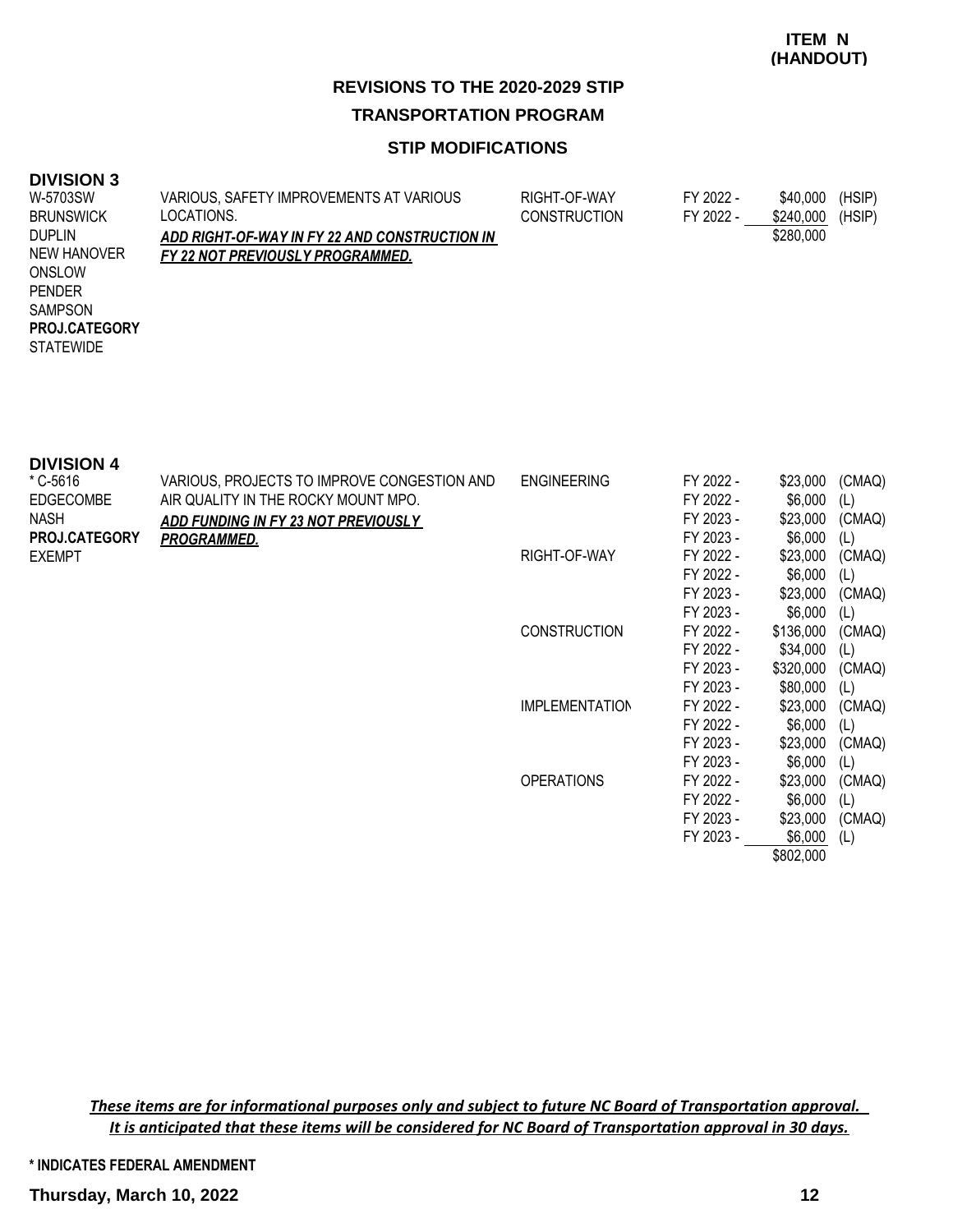#### **STIP MODIFICATIONS**

| <b>DIVISION 4</b>                                               |                                               |                       |           |             |        |
|-----------------------------------------------------------------|-----------------------------------------------|-----------------------|-----------|-------------|--------|
| * C-5619                                                        | VARIOUS, PROJECTS TO IMPROVE CONGESTION AND   | <b>ENGINEERING</b>    | FY 2022 - | \$67,000    | (CMAQ) |
| <b>EDGECOMBE</b>                                                | AIR QUALITY IN THE UPPER COASTAL PLAIN RPO.   |                       | FY 2022 - | \$17,000    | (L)    |
| <b>JOHNSTON</b>                                                 | ADD FUNDING IN FY 23 AND FY 24 NOT PREVIOUSLY |                       | FY 2023 - | \$67,000    | (CMAQ) |
| <b>NASH</b>                                                     | <b>PROGRAMMED.</b>                            |                       | FY 2023 - | \$17,000    | (L)    |
| PROJ.CATEGORY                                                   |                                               |                       | FY 2024 - | \$67,000    | (CMAQ) |
| <b>EXEMPT</b>                                                   |                                               |                       | FY 2024 - | \$17,000    | (L)    |
|                                                                 |                                               | RIGHT-OF-WAY          | FY 2022 - | \$67,000    | (CMAQ) |
|                                                                 |                                               |                       | FY 2022 - | \$17,000    | (L)    |
|                                                                 |                                               |                       | FY 2023 - | \$67,000    | (CMAQ) |
|                                                                 |                                               |                       | FY 2023 - | \$17,000    | (L)    |
|                                                                 |                                               |                       | FY 2024 - | \$67,000    | (CMAQ) |
|                                                                 |                                               |                       | FY 2024 - | \$17,000    | (L)    |
|                                                                 |                                               | <b>CONSTRUCTION</b>   | FY 2022 - | \$399,000   | (CMAQ) |
|                                                                 |                                               |                       | FY 2022 - | \$100,000   | (L)    |
|                                                                 |                                               |                       | FY 2023 - | \$399,000   | (CMAQ) |
|                                                                 |                                               |                       | FY 2023 - | \$100,000   | (L)    |
|                                                                 |                                               |                       | FY 2024 - | \$399,000   | (CMAQ) |
|                                                                 |                                               |                       | FY 2024 - | \$100,000   | (L)    |
|                                                                 |                                               | <b>IMPLEMENTATION</b> | FY 2022 - | \$67,000    | (CMAQ) |
|                                                                 |                                               |                       | FY 2022 - | \$17,000    | (L)    |
|                                                                 |                                               |                       | FY 2023 - | \$67,000    | (CMAQ) |
|                                                                 |                                               |                       | FY 2023 - | \$17,000    | (L)    |
|                                                                 |                                               |                       | FY 2024 - | \$67,000    | (CMAQ) |
|                                                                 |                                               |                       | FY 2024 - | \$17,000    | (L)    |
|                                                                 |                                               | <b>OPERATIONS</b>     | FY 2022 - | \$67,000    | (CMAQ) |
|                                                                 |                                               |                       | FY 2022 - | \$17,000    | (L)    |
|                                                                 |                                               |                       | FY 2023 - | \$67,000    | (CMAQ) |
|                                                                 |                                               |                       | FY 2023 - | \$17,000    | (L)    |
|                                                                 |                                               |                       | FY 2024 - | \$67,000    | (CMAQ) |
|                                                                 |                                               |                       | FY 2024 - | \$17,000    | (L)    |
|                                                                 |                                               |                       |           | \$2,505,000 |        |
|                                                                 |                                               |                       |           |             |        |
| W-5704DIV                                                       | VARIOUS, SAFETY IMPROVEMENTS AT VARIOUS       | RIGHT-OF-WAY          | FY 2022 - | \$30,000    | (HSIP) |
| <b>EDGECOMBE</b>                                                | LOCATIONS.                                    | <b>CONSTRUCTION</b>   | FY 2022 - | \$180,000   | (HSIP) |
| <b>HALIFAX</b>                                                  | ADD RIGHT-OF-WAY IN FY 22 AND CONSTRUCTION IN |                       |           | \$210,000   |        |
| <b>JOHNSTON</b><br><b>NASH</b><br><b>WAYNE</b><br><b>WILSON</b> | <b>FY 22 NOT PREVIOUSLY PROGRAMMED.</b>       |                       |           |             |        |
| PROJ.CATEGORY                                                   |                                               |                       |           |             |        |

DIVISION

*These items are for informational purposes only and subject to future NC Board of Transportation approval. It is anticipated that these items will be considered for NC Board of Transportation approval in 30 days.*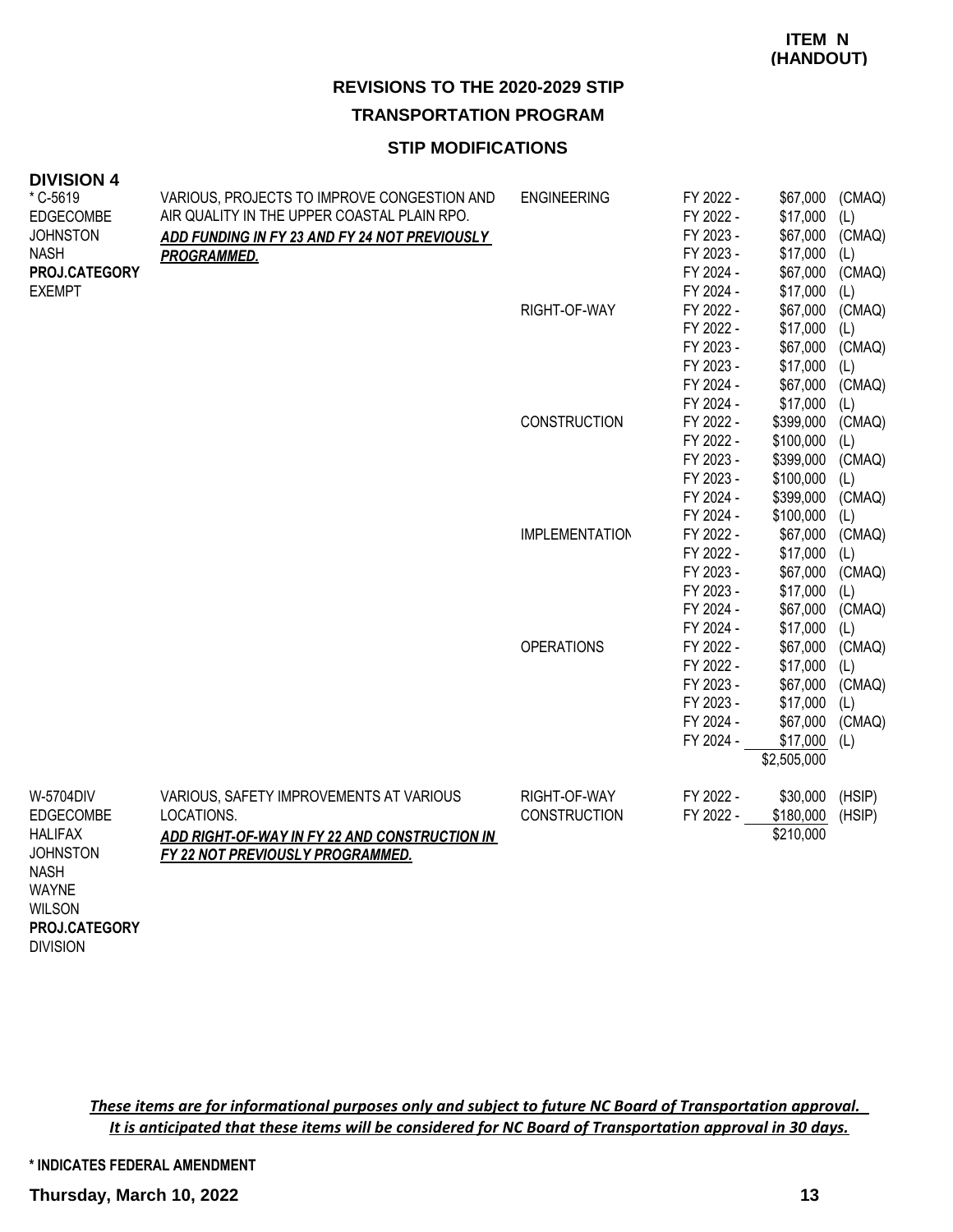#### **STIP MODIFICATIONS**

#### **DIVISION 4**

| W-5704REG            | VARIOUS, SAFETY IMPROVEMENTS AT VARIOUS       | RIGHT-OF-WAY        | FY 2022 - | \$30,000  | (HSIP) |
|----------------------|-----------------------------------------------|---------------------|-----------|-----------|--------|
| <b>EDGECOMBE</b>     | LOCATIONS.                                    | <b>CONSTRUCTION</b> | FY 2022 - | \$180,000 | (HSIP) |
| <b>HALIFAX</b>       | ADD RIGHT-OF-WAY IN FY 22 AND CONSTRUCTION IN |                     |           | \$210,000 |        |
| <b>JOHNSTON</b>      | FY 22 NOT PREVIOUSLY PROGRAMMED.              |                     |           |           |        |
| <b>NASH</b>          |                                               |                     |           |           |        |
| WAYNE                |                                               |                     |           |           |        |
| <b>WILSON</b>        |                                               |                     |           |           |        |
| <b>PROJ.CATEGORY</b> |                                               |                     |           |           |        |
| <b>REGIONAL</b>      |                                               |                     |           |           |        |
|                      |                                               |                     |           |           |        |
|                      |                                               |                     |           |           |        |

| W-5704SW             | VARIOUS, SAFETY IMPROVEMENTS AT VARIOUS       | RIGHT-OF-WAY        | FY 2022 - | \$40,000  | (HSIP) |
|----------------------|-----------------------------------------------|---------------------|-----------|-----------|--------|
| EDGECOMBE            | LOCATIONS.                                    | <b>CONSTRUCTION</b> | FY 2022 - | \$240.000 | (HSIP) |
| HALIFAX              | ADD RIGHT-OF-WAY IN FY 22 AND CONSTRUCTION IN |                     |           | \$280,000 |        |
| <b>JOHNSTON</b>      | FY 22 NOT PREVIOUSLY PROGRAMMED.              |                     |           |           |        |
| <b>NASH</b>          |                                               |                     |           |           |        |
| <b>WAYNE</b>         |                                               |                     |           |           |        |
| <b>WILSON</b>        |                                               |                     |           |           |        |
| <b>PROJ.CATEGORY</b> |                                               |                     |           |           |        |

**STATEWIDE** 

| <b>DIVISION 5</b> |                                                   |                     |           |             |      |
|-------------------|---------------------------------------------------|---------------------|-----------|-------------|------|
| HO-0001AA         | NCSU CAMPUS, MULTIMODAL CONNECTED VEHICLE         | <b>ENGINEERING</b>  | FY 2021 - | \$84,750    | (DP) |
| <b>WAKE</b>       | PILOT (MMCVP) CONNECTED VEHICLE                   |                     | FY 2021 - | \$84,750    | (S)  |
| PROJ.CATEGORY     | INFRASTRUCTURE, CONNECTED VEHICLE                 |                     | FY 2022 - | \$62,775    | (DP) |
| <b>EXEMPT</b>     | APPLICATIONS, TRAFFIC SIGNAL IMPROVEMENTS,        |                     | FY 2022 - | \$62,775    | (S)  |
|                   | PROJECT MANAGEMENT.                               |                     | FY 2023 - | \$37,725    | (DP) |
|                   | <b>CORRECTIONS TO PROJECT DESCRIPTION AND</b>     |                     | FY 2023 - | \$37,725    | (S)  |
|                   | <b>FUNDING ALLOCATION SHOWN ON JANUARY ITEM N</b> | <b>CONSTRUCTION</b> | FY 2022 - | \$803,980   | (DP) |
|                   | APPROVAL (SEE ALSO HO-0001AB).                    |                     | FY 2022 - | \$803,980   | (S)  |
|                   |                                                   |                     | FY 2023 - | \$370,215   | (DP) |
|                   |                                                   |                     | FY 2023 - | \$370,215   | (S)  |
|                   |                                                   |                     | FY 2024 - | \$281,665   | (DP) |
|                   |                                                   |                     | FY 2024 - | \$281,665   | (S)  |
|                   |                                                   |                     | FY 2025 - | \$35,190    | (DP) |
|                   |                                                   |                     | FY 2025 - | \$35,190    | (S)  |
|                   |                                                   |                     |           | \$3,352,600 |      |

*These items are for informational purposes only and subject to future NC Board of Transportation approval. It is anticipated that these items will be considered for NC Board of Transportation approval in 30 days.*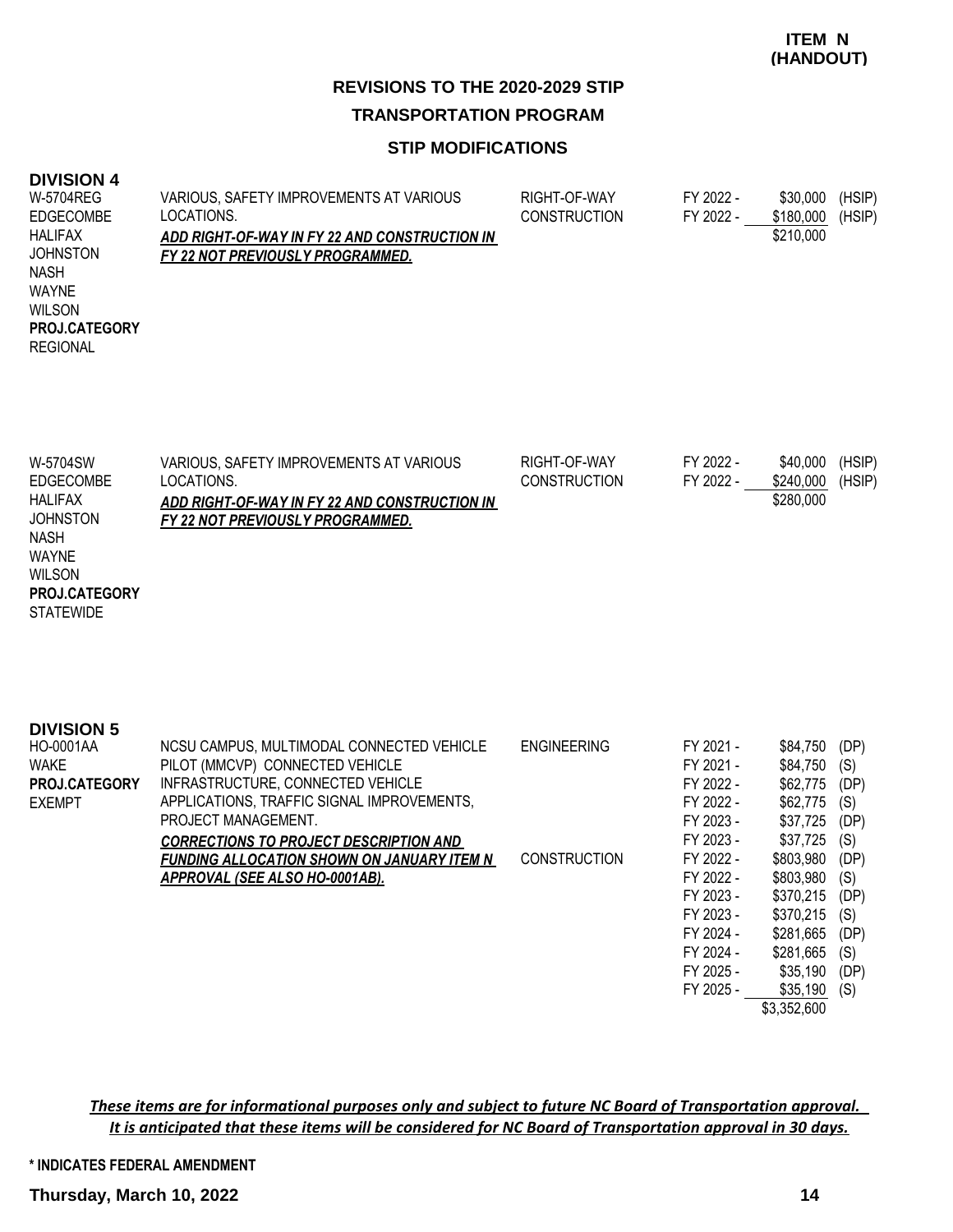#### **STIP MODIFICATIONS**

| <b>DIVISION 5</b> |  |
|-------------------|--|
|-------------------|--|

| <b>HO-0001AB</b><br>WAKE<br><b>PROJ.CATEGORY</b><br><b>EXEMPT</b>                              | NCSU CAMPUS. FIBER OPTIC CABLE INSTALLATION.<br><b>CORRECTIONS TO FUNDING ALLOCATION SHOWN ON</b><br>JANUARY ITEM N APPROVAL (SEE ALSO HO-0001AA).                                                                        | <b>ENGINEERING</b><br><b>CONSTRUCTION</b> | FY 2022 -<br>FY 2022 -<br>FY 2022 -<br>FY 2022 - | \$7,500<br>\$7.500<br>\$84,000<br>\$84,000 | (DP)<br>(S)<br>(DP)<br>(S) |
|------------------------------------------------------------------------------------------------|---------------------------------------------------------------------------------------------------------------------------------------------------------------------------------------------------------------------------|-------------------------------------------|--------------------------------------------------|--------------------------------------------|----------------------------|
|                                                                                                |                                                                                                                                                                                                                           |                                           |                                                  | \$183,000                                  |                            |
| U-4727<br><b>CHATHAM</b><br><b>DURHAM</b><br>ORANGE<br><b>PROJ.CATEGORY</b><br><b>DIVISION</b> | VARIOUS. DURHAM-CHAPEL HILL-CARRBORO<br>METROPOLITAN PLANNING ORGANIZATION<br>(DCHCMPO) PLANNING ALLOCATION AND UNIFIED<br>WORK PROGRAM.<br>ADD FUNDING AT THE REQUEST OF THE DURHAM-<br><b>CHAPEL HILL-CARRBORO MPO.</b> | <b>PLANNING</b>                           | FY 2022 -<br>FY 2022 -                           | \$1,760,000<br>\$440,000<br>\$2,200,000    | (BGDA)<br>(L)              |

*These items are for informational purposes only and subject to future NC Board of Transportation approval. It is anticipated that these items will be considered for NC Board of Transportation approval in 30 days.*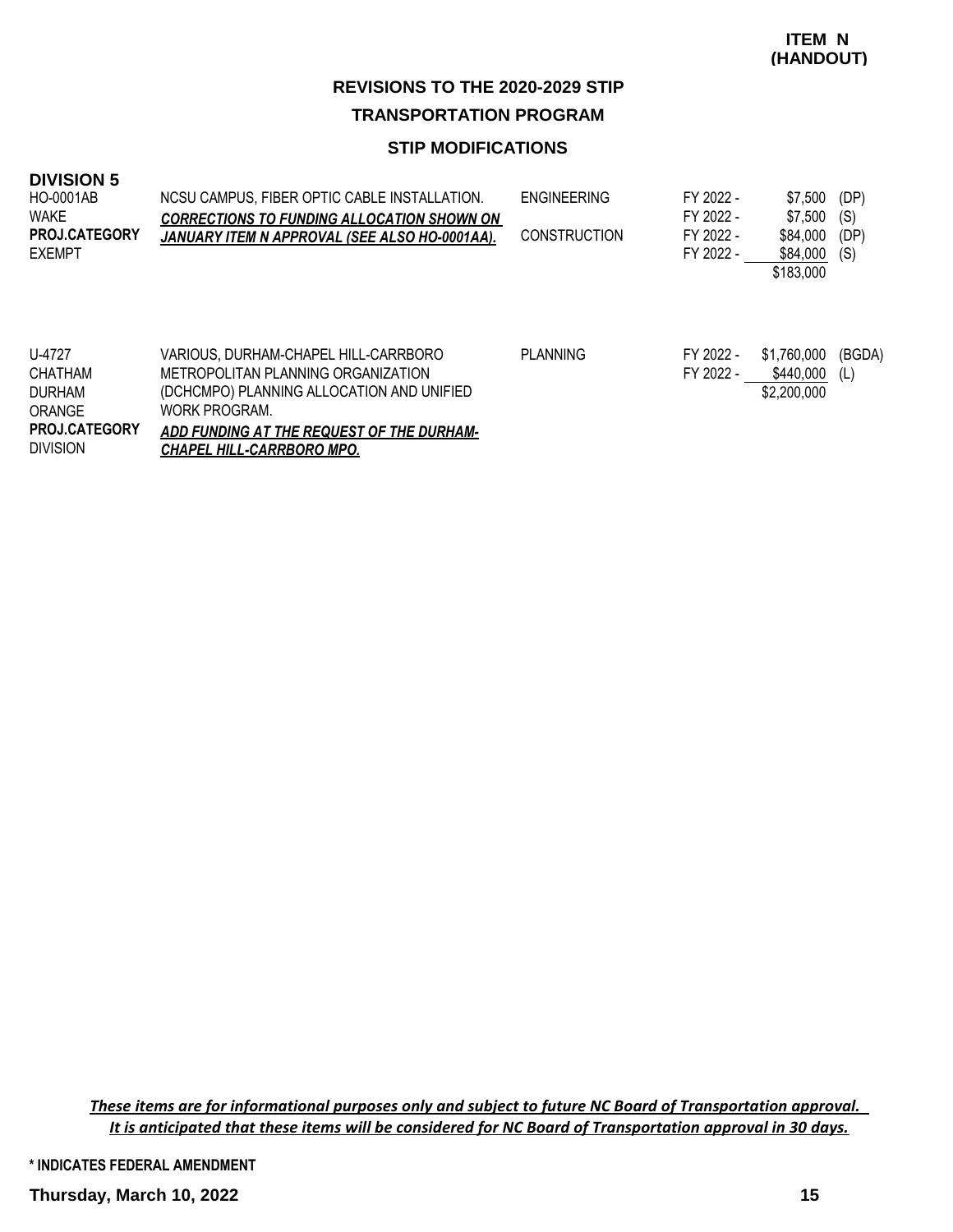# **REVISIONS TO THE 2020-2029 STIP**

**TRANSPORTATION PROGRAM**

#### **STIP MODIFICATIONS**

| U-5750          | NC 54, NC 540 TO PERIMETER PARK DRIVE IN         | <b>ENGINEERING</b>  | FY 2022 -       | \$135,000    | (T) |
|-----------------|--------------------------------------------------|---------------------|-----------------|--------------|-----|
| <b>WAKE</b>     | MORRISVILLE. ADD LANES.                          |                     | FY 2023 -       | \$135,000    | (T) |
| PROJ.CATEGORY   | ADD UTILITIES IN FY 22 NOT PREVIOUSLY            |                     | FY 2024 -       | \$135,000    | (T) |
| <b>REGIONAL</b> | <b>PROGRAMMED, AT THE REQUEST OF DIVISION 5.</b> |                     | FY 2025 -       | \$135,000    | (T) |
|                 |                                                  |                     | FY 2026 -       | \$135,000    | (T) |
|                 |                                                  |                     | FY 2027 -       | \$135,000    | (T) |
|                 |                                                  |                     | FY 2028 -       | \$135,000    | (T) |
|                 |                                                  |                     | FY 2029 -       | \$135,000    | (T) |
|                 |                                                  |                     | AFTER FY 2029 - | \$540,000    | (T) |
|                 |                                                  | <b>BUILD NC ROW</b> | FY 2022 -       | \$0          | (T) |
|                 |                                                  |                     | FY 2023 -       | \$0          | (T) |
|                 |                                                  |                     | FY 2024 -       | \$1,000      | (T) |
|                 |                                                  |                     | FY 2025 -       | \$0          | (T) |
|                 |                                                  |                     | FY 2026 -       | \$0          | (T) |
|                 |                                                  |                     | FY 2027 -       | \$0          | (T) |
|                 |                                                  |                     | FY 2028 -       | \$1,000      | (T) |
|                 |                                                  |                     | FY 2029 -       | \$0          | (T) |
|                 |                                                  |                     | AFTER FY 2029 - | \$1,000      | (T) |
|                 |                                                  | RIGHT-OF-WAY        | FY 2021 -       | \$6,966,000  | (T) |
|                 |                                                  | <b>UTILITIES</b>    | FY 2022 -       | \$1,700,000  | (T) |
|                 |                                                  | <b>BUILD NC CON</b> | FY 2023 -       | \$514,000    | (T) |
|                 |                                                  |                     | FY 2024 -       | \$257,000    | (T) |
|                 |                                                  |                     | FY 2025 -       | \$257,000    | (T) |
|                 |                                                  |                     | FY 2026 -       | \$257,000    | (T) |
|                 |                                                  |                     | FY 2027 -       | \$257,000    | (T) |
|                 |                                                  |                     | FY 2028 -       | \$257,000    | (T) |
|                 |                                                  |                     | FY 2029 -       | \$257,000    | (T) |
|                 |                                                  |                     | AFTER FY 2029 - | \$2,062,000  | (T) |
|                 |                                                  | <b>CONSTRUCTION</b> | FY 2024 -       | \$6,922,000  | (T) |
|                 |                                                  |                     | FY 2025 -       | \$4,521,000  | (T) |
|                 |                                                  |                     | FY 2026 -       | \$1,057,000  | (T) |
|                 |                                                  |                     |                 | \$26,907,000 |     |
| U-5826          | SR 2000 (FALLS OF NEUSE ROAD), I-540 TO SR 2006  | CONSTRUCTION        | FY 2023 -       | \$3,069,000  | (T) |
| <b>WAKE</b>     | (DURANT ROAD). ADD LANES.                        |                     | FY 2024 -       | \$3,105,000  | (T) |
| PROJ.CATEGORY   | TO ALLOW ADDITIONAL TIME FOR RIGHT-OF-WAY,       |                     | FY 2025 -       | \$326,000    | (T) |
| <b>DIVISION</b> | <b>DELAY CONSTRUCTION FROM FY 22 TO FY 23.</b>   |                     |                 | \$6,500,000  |     |

*These items are for informational purposes only and subject to future NC Board of Transportation approval. It is anticipated that these items will be considered for NC Board of Transportation approval in 30 days.*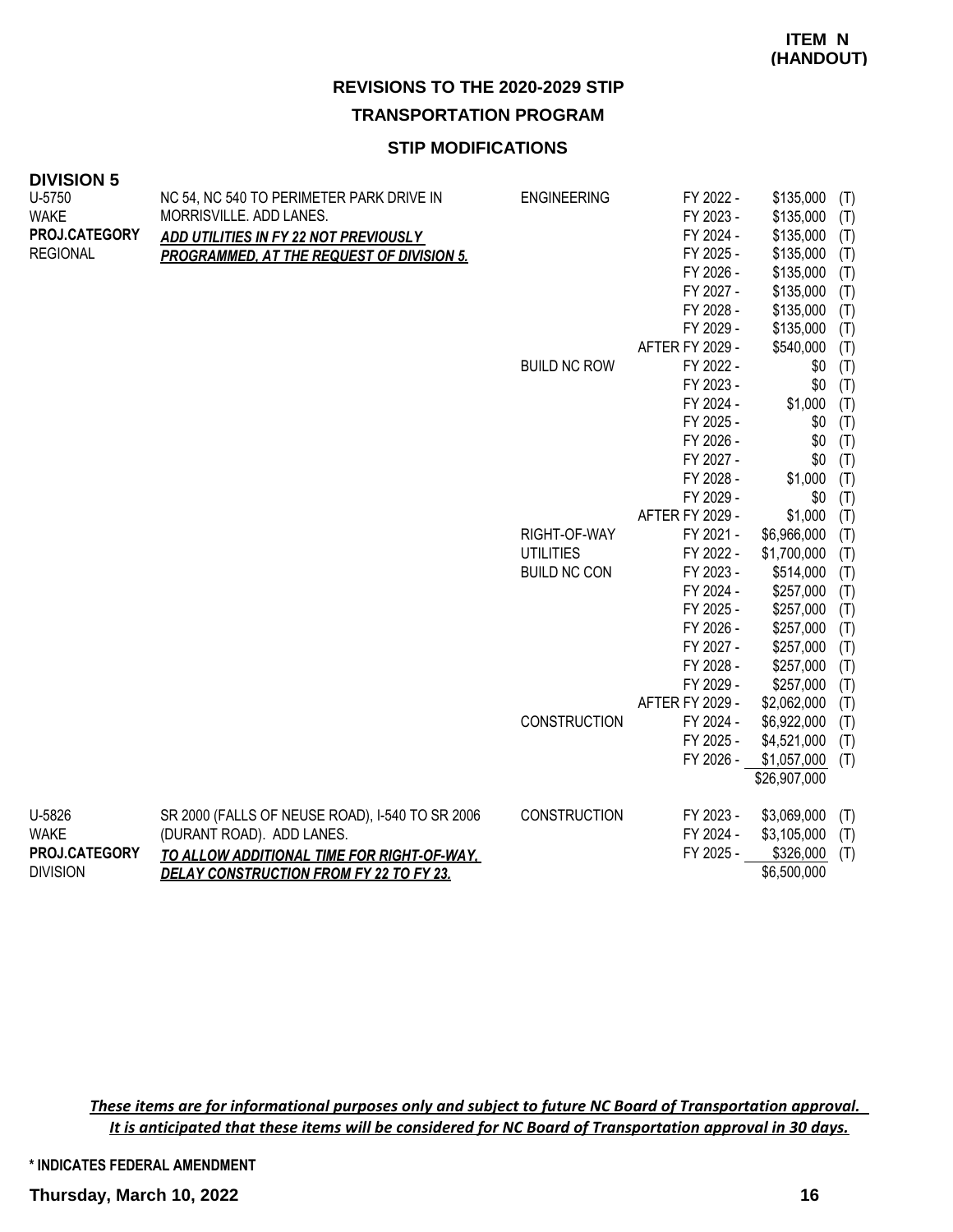**ITEM N (HANDOUT)**

#### **REVISIONS TO THE 2020-2029 STIP TRANSPORTATION PROGRAM**

#### **STIP MODIFICATIONS**

| <b>DIVISION 6</b><br>* EB-5540<br><b>CUMBERLAND</b><br>PROJ.CATEGORY<br><b>DIVISION</b>                                                    | LITTLE CROSS CREEK GREENWAY EXTENSION, FILTER<br>PLANT DRIVE TO ROWAN STREET BRIDGE IN<br>FAYETTEVILLE. CONSTRUCT MULTI-USE PATH.<br>RIGHT-OF-WAY PREVIOUSLY PROGRAMMED IN FY 22<br><b>IS NO LONGER REQUIRED.</b>                                                                                                                                                                                            | <b>CONSTRUCTION</b>                 | FY 2023 -<br>FY 2023 -                           | \$384,000<br>\$96,000<br>\$480,000                                                   | (TAANY)<br>(L)                           |
|--------------------------------------------------------------------------------------------------------------------------------------------|--------------------------------------------------------------------------------------------------------------------------------------------------------------------------------------------------------------------------------------------------------------------------------------------------------------------------------------------------------------------------------------------------------------|-------------------------------------|--------------------------------------------------|--------------------------------------------------------------------------------------|------------------------------------------|
| EB-6020<br><b>HARNETT</b><br>PROJ.CATEGORY<br><b>DIVISION</b>                                                                              | SR 1501 (JUNNY ROAD); NORTH WILLOW STREET;<br>WEST LILLINGTON STREET, NORTH WILLOW STREET,<br>EAST JULIA STREET TO JUNNY ROAD; JUNNY ROAD,<br>EAST JULIA STREET TO GLEN MEADOW DRIVE; AND<br>WEST LILLINGTON STREET, SOUTH PARK STREET TO<br>NC 210, IN ANGIER. CONSTRUCT SIDEWALK<br><b>EXTENSIONS.</b><br>TO MATCH LATEST SCHEDULE PROVIDED BY<br>MUNICIPALITY, DELAY RIGHT-OF-WAY FROM FY 22 TO<br>FY 23. | RIGHT-OF-WAY<br><b>CONSTRUCTION</b> | FY 2023 -<br>FY 2023 -<br>FY 2023 -<br>FY 2023 - | \$120,000<br>\$30,000<br>\$1,166,000 (BGDA)<br>$$291,000$ (L)<br>\$1,607,000         | (BGDA)<br>(L)                            |
| R-2561CA<br><b>COLUMBUS</b><br>PROJ.CATEGORY<br><b>REGIONAL</b>                                                                            | NC 87, NC 87 AT NC 11. CONSTRUCT INTERCHANGE.<br>TO STRATEGICALLY BALANCE LETTINGS IN DIVISION<br>6. DELAY CONSTRUCTION FROM FY 22 TO FY 23.                                                                                                                                                                                                                                                                 | <b>CONSTRUCTION</b>                 | FY 2023 -<br>FY 2025 -<br>FY 2026 -              | \$1,884,000<br>FY 2024 - \$13,425,000<br>\$10,446,000<br>\$3,945,000<br>\$29,700,000 | (BGLT5)<br>(BGLT5)<br>(BGLT5)<br>(BGLT5) |
| W-5706DIV<br><b>BLADEN</b><br><b>COLUMBUS</b><br><b>CUMBERLAND</b><br><b>HARNETT</b><br><b>ROBESON</b><br>PROJ.CATEGORY<br><b>DIVISION</b> | VARIOUS, SAFETY IMPROVEMENTS AT VARIOUS<br>LOCATIONS.<br>ADD RIGHT-OF-WAY IN FY 22 AND CONSTRUCTION IN<br>FY 22 NOT PREVIOUSLY PROGRAMMED.                                                                                                                                                                                                                                                                   | RIGHT-OF-WAY<br><b>CONSTRUCTION</b> | FY 2022 -<br>FY 2022 -                           | \$30,000<br>\$180,000<br>\$210,000                                                   | (HSIP)<br>(HSIP)                         |

*These items are for informational purposes only and subject to future NC Board of Transportation approval. It is anticipated that these items will be considered for NC Board of Transportation approval in 30 days.*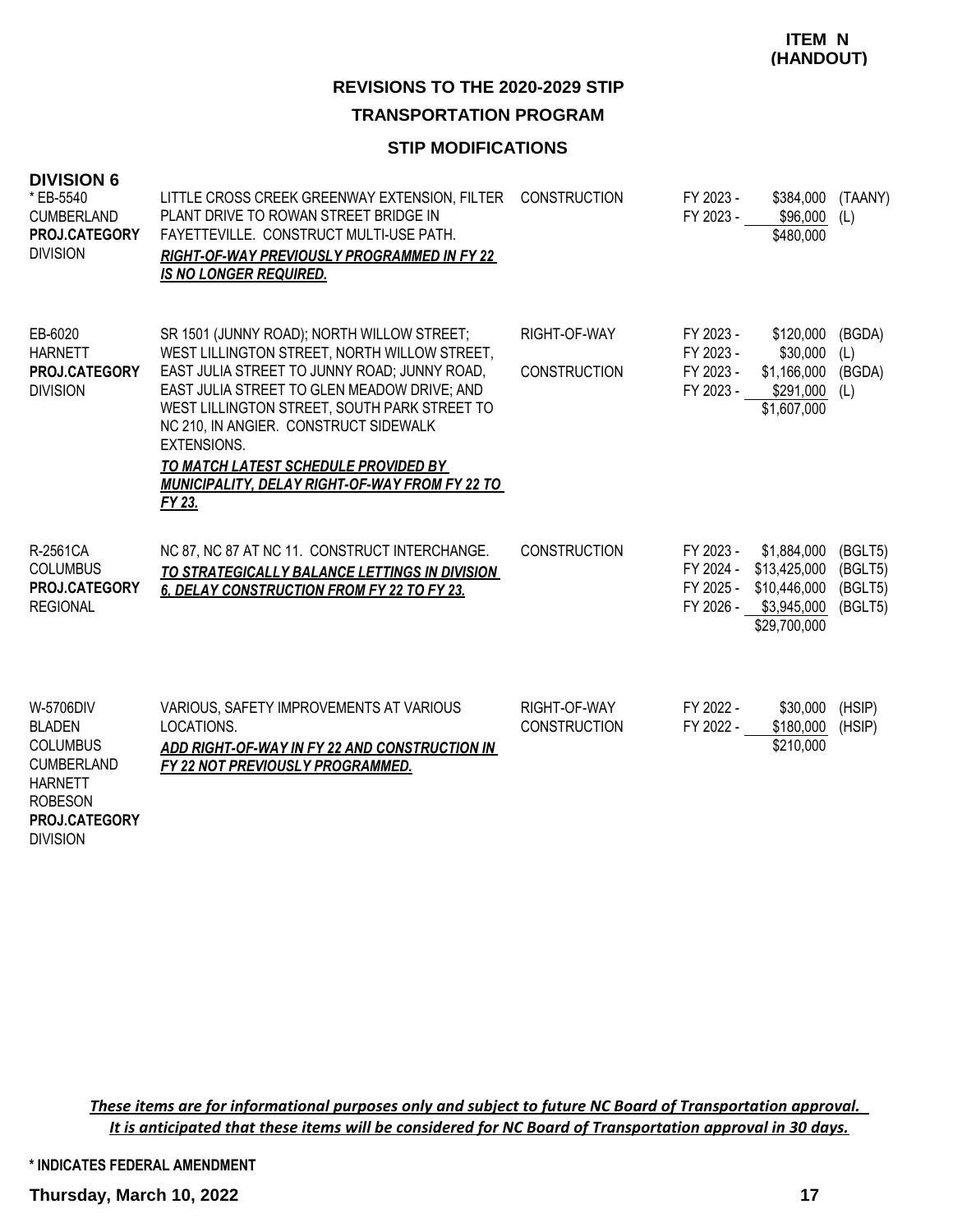#### **STIP MODIFICATIONS**

#### **DIVISION 6**

| --------             |                                               |                     |           |           |        |
|----------------------|-----------------------------------------------|---------------------|-----------|-----------|--------|
| W-5706REG            | VARIOUS, SAFETY IMPROVEMENTS AT VARIOUS       | RIGHT-OF-WAY        | FY 2022 - | \$30,000  | (HSIP) |
| BLADEN               | LOCATIONS.                                    | <b>CONSTRUCTION</b> | FY 2022 - | \$180,000 | (HSIP) |
| <b>COLUMBUS</b>      | ADD RIGHT-OF-WAY IN FY 22 AND CONSTRUCTION IN |                     |           | \$210,000 |        |
| <b>CUMBERLAND</b>    | FY 22 NOT PREVIOUSLY PROGRAMMED.              |                     |           |           |        |
| <b>HARNETT</b>       |                                               |                     |           |           |        |
| <b>ROBESON</b>       |                                               |                     |           |           |        |
| <b>PROJ.CATEGORY</b> |                                               |                     |           |           |        |
| <b>REGIONAL</b>      |                                               |                     |           |           |        |
|                      |                                               |                     |           |           |        |
|                      |                                               |                     |           |           |        |

| W-5706SW             | VARIOUS, SAFETY IMPROVEMENTS AT VARIOUS       | RIGHT-OF-WAY        | FY 2022 - | \$40,000  | (HSIP) |
|----------------------|-----------------------------------------------|---------------------|-----------|-----------|--------|
| <b>BLADEN</b>        | LOCATIONS.                                    | <b>CONSTRUCTION</b> | FY 2022 - | \$240,000 | (HSIP) |
| <b>COLUMBUS</b>      | ADD RIGHT-OF-WAY IN FY 22 AND CONSTRUCTION IN |                     |           | \$280,000 |        |
| <b>CUMBERLAND</b>    | FY 22 NOT PREVIOUSLY PROGRAMMED.              |                     |           |           |        |
| <b>HARNETT</b>       |                                               |                     |           |           |        |
| <b>ROBESON</b>       |                                               |                     |           |           |        |
| <b>PROJ.CATEGORY</b> |                                               |                     |           |           |        |
| <b>STATEWIDE</b>     |                                               |                     |           |           |        |
|                      |                                               |                     |           |           |        |

| <b>DIVISION 7</b><br>U-5892<br><b>GUILFORD</b><br>PROJ.CATEGORY          | US 220 (BATTLEGROUND AVENUE), WESTRIDGE ROAD<br>TO COTSWOLD AVENUE IN GREENSBORO. ADD LANES.<br><b>RIGHT OF WAY, UTILITIES, AND CONSTRUCTION TO</b><br>UTILIZE FEDERAL FUNDS. RIGHT OF WAY AND<br>UTILITIES YEAR ADJUSTED ACCORDINGLY - NO<br><b>CHANGE TO DELIVERY SCHEDULE.</b> | RIGHT-OF-WAY<br>UTILITIES                        | FY 2023 -<br>FY 2024 -<br>FY 2025 -<br>FY 2023 -<br>FY 2024 -<br>FY 2025 -              | \$1,883,000<br>\$3,766,000<br>\$1,883,000<br>\$490,667<br>\$490,666<br>\$490,666                                  | (NHP)<br>(NHP)<br>(NHP)<br>(NHP)<br>(NHP)<br>(NHP) |
|--------------------------------------------------------------------------|-----------------------------------------------------------------------------------------------------------------------------------------------------------------------------------------------------------------------------------------------------------------------------------|--------------------------------------------------|-----------------------------------------------------------------------------------------|-------------------------------------------------------------------------------------------------------------------|----------------------------------------------------|
|                                                                          |                                                                                                                                                                                                                                                                                   | <b>CONSTRUCTION</b>                              | FY 2026 -<br>FY 2027 -<br>FY 2028 -                                                     | \$2,834,000<br>\$6,625,000<br>\$2,941,000<br>\$21,403,999                                                         | (NHP)<br>(NHP)<br>(NHP)                            |
| $U - 6013$<br><b>ALAMANCE</b><br><b>PROJ.CATEGORY</b><br><b>DIVISION</b> | NC 119, SR 1981 (TROLLINGWOOD-HAWFIELDS ROAD) /<br>SR 2126 (OLD HILLSBOROUGH ROAD TO LOWES<br>BOULEVARD IN MEBANE. WIDEN TO MULTILANES.<br>TO ALLOW ADDITIONAL TIME FOR PLANNING, DELAY<br>RIGHT-OF-WAY AND UTILITIES FROM FY 22 TO FY 23.                                        | RIGHT-OF-WAY<br>UTILITIES<br><b>CONSTRUCTION</b> | FY 2023 -<br>FY 2024 -<br>FY 2025 -<br>FY 2023 -<br>FY 2024 -<br>FY 2025 -<br>FY 2026 - | \$1,057,000<br>\$2,114,000<br>\$1,057,000<br>\$900,000<br>\$1,774,000<br>\$3,569,000<br>\$857,000<br>\$11,328,000 | (T)<br>(T)<br>(T)<br>(T)<br>(T)<br>(T)<br>(T)      |

#### *These items are for informational purposes only and subject to future NC Board of Transportation approval. It is anticipated that these items will be considered for NC Board of Transportation approval in 30 days.*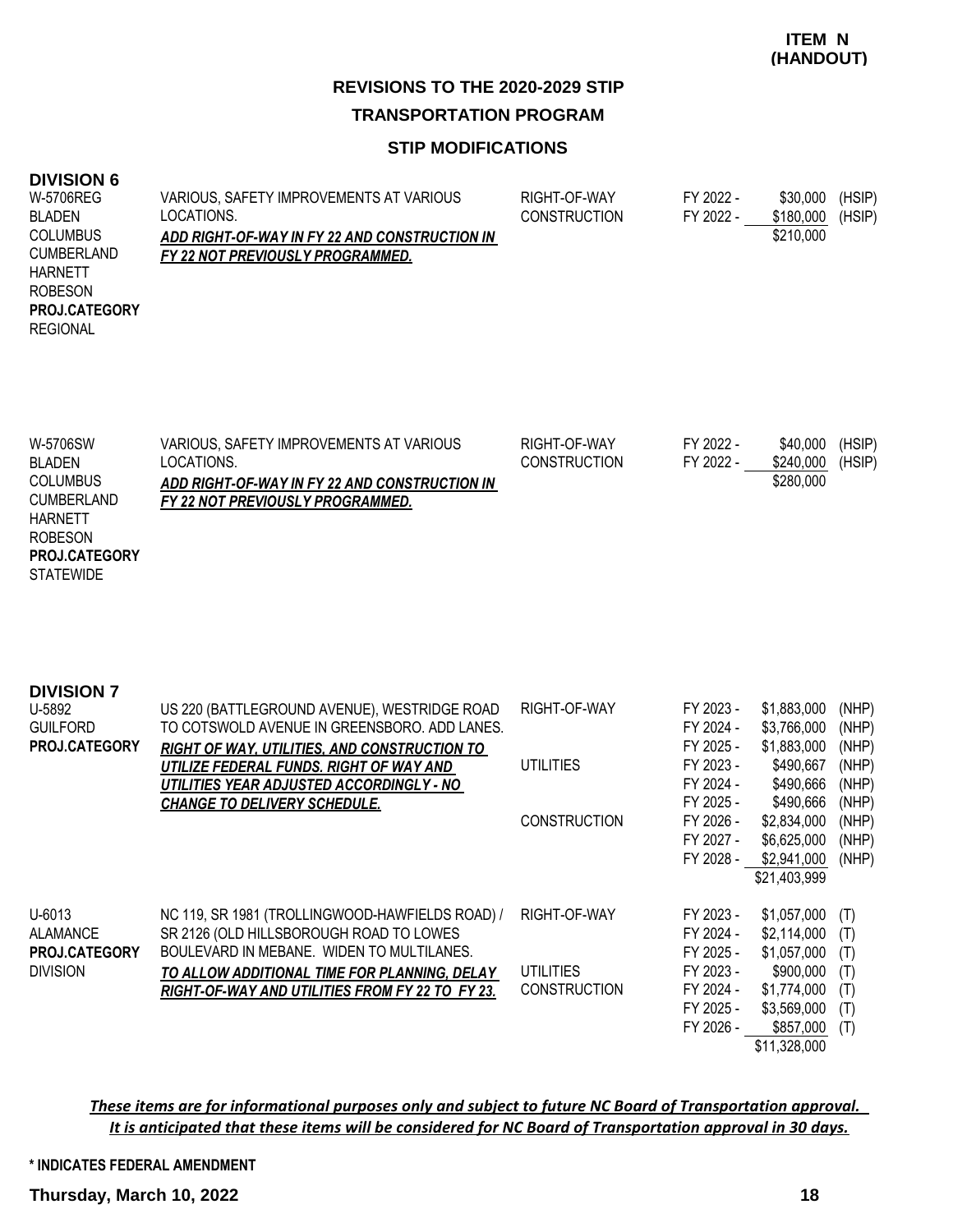# **REVISIONS TO THE 2020-2029 STIP**

### **TRANSPORTATION PROGRAM**

#### **STIP MODIFICATIONS**

| <b>DIVISION 7</b><br>W-5807A<br><b>GUILFORD</b><br>PROJ.CATEGORY<br><b>REGIONAL</b>  | US 220 EASTBOUND, SR 2526 (SUMMIT AVENUE) RAMP<br>TERMINALS IN GREENSBORO. MODIFY<br>CHANNELIZATION ISLAND AND INSTALL TRAFFIC<br>SIGNAL, PEDESTRIAN HEADS, AND CROSSWALKS.<br>TO ALLOW ADDITIONAL TIME FOR PLANNING, DELAY<br>RIGHT-OF-WAY FROM FY 22 TO FY 23. | RIGHT-OF-WAY<br><b>CONSTRUCTION</b>              | FY 2023 -<br>FY 2023 -                                                                                                  | \$150,000<br>\$280,000<br>\$430,000                                                                                                          | (HSIP)<br>(HSIP)                                                                                |
|--------------------------------------------------------------------------------------|------------------------------------------------------------------------------------------------------------------------------------------------------------------------------------------------------------------------------------------------------------------|--------------------------------------------------|-------------------------------------------------------------------------------------------------------------------------|----------------------------------------------------------------------------------------------------------------------------------------------|-------------------------------------------------------------------------------------------------|
| <b>DIVISION 8</b><br>R-2527<br><b>MONTGOMERY</b><br>PROJ.CATEGORY<br><b>REGIONAL</b> | NC 24 / NC 27, NC 73 TO TROY BYPASS. WIDEN TO<br>MULTILANES.<br><b>CONSTRUCTION TO UTILIZE FEDERAL FUNDS.</b>                                                                                                                                                    | <b>ENGINEERING</b>                               | FY 2022 -<br>FY 2023 -<br>FY 2024 -<br>FY 2025 -<br>FY 2026 -<br>FY 2027 -<br>FY 2028 -<br>FY 2029 -<br>AFTER FY 2029 - | \$520,000<br>\$520,000<br>\$520,000<br>\$520,000<br>\$520,000<br>\$520,000<br>\$520,000<br>\$520,000<br>\$1,040,000                          | (BGLT5)<br>(BGLT5)<br>(BGLT5)<br>(BGLT5)<br>(BGLT5)<br>(BGLT5)<br>(BGLT5)<br>(BGLT5)<br>(BGLT5) |
|                                                                                      |                                                                                                                                                                                                                                                                  | <b>BUILD NC ROW</b>                              | AFTER FY 2029 -<br>FY 2022 -<br>FY 2023 -<br>FY 2024 -<br>FY 2025 -<br>FY 2026 -<br>FY 2027 -<br>FY 2028 -<br>FY 2029 - | \$1,042,000<br>\$57,000<br>\$57,000<br>\$57,000<br>\$57,000<br>\$57,000<br>\$57,000<br>\$57,000<br>\$57,000                                  | (T)<br>(T)<br>(T)<br>(T)<br>(T)<br>(T)<br>(T)<br>(T)<br>(T)                                     |
|                                                                                      |                                                                                                                                                                                                                                                                  | <b>CONSTRUCTION</b>                              | AFTER FY 2029 -<br>FY 2024 -<br>FY 2025 -<br>FY 2026 -<br>FY 2027 -<br>FY 2028 -                                        | \$227,000<br>\$13,069,000<br>\$28,455,000<br>\$24,070,000<br>\$17,412,000<br>\$8,396,000<br>\$98,327,000                                     | (T)<br>(BGLT5)<br>(BGLT5)<br>(BGLT5)<br>(BGLT5)<br>(BGLT5)                                      |
| U-5753<br><b>HOKE</b><br>PROJ.CATEGORY<br><b>DIVISION</b>                            | SR 1305 (WAYSIDE ROAD); SR 1418 (LINDSAY ROAD),<br>SR 1305, US 401 TO PLANK ROAD, AND SR 1418, US 401<br>TO SR 1406 (ROCKFISH ROAD). WIDEN TO MULTILANES.<br>RIGHT-OF-WAY AND UTILITIES TO UTILIZE FEDERAL<br><b>FUNDS.</b>                                      | RIGHT-OF-WAY<br><b>UTILITIES</b><br>CONSTRUCTION | FY 2022 -<br>FY 2022 -<br>FY 2023 -<br>FY 2024 -<br>FY 2025 -<br>FY 2026 -<br>FY 2027 -<br>FY 2028 -                    | \$21,050,000<br>FY 2023 - \$21,050,000<br>\$200,000<br>\$200,000<br>\$454,000<br>\$14,240,000<br>\$15,030,000<br>\$11,019,000<br>\$4,656,000 | (BGANY)<br>(BGANY)<br>(BGANY)<br>(BGANY)<br>(T)<br>(T)<br>(T)<br>(T)<br>(T)                     |

*These items are for informational purposes only and subject to future NC Board of Transportation approval. It is anticipated that these items will be considered for NC Board of Transportation approval in 30 days.*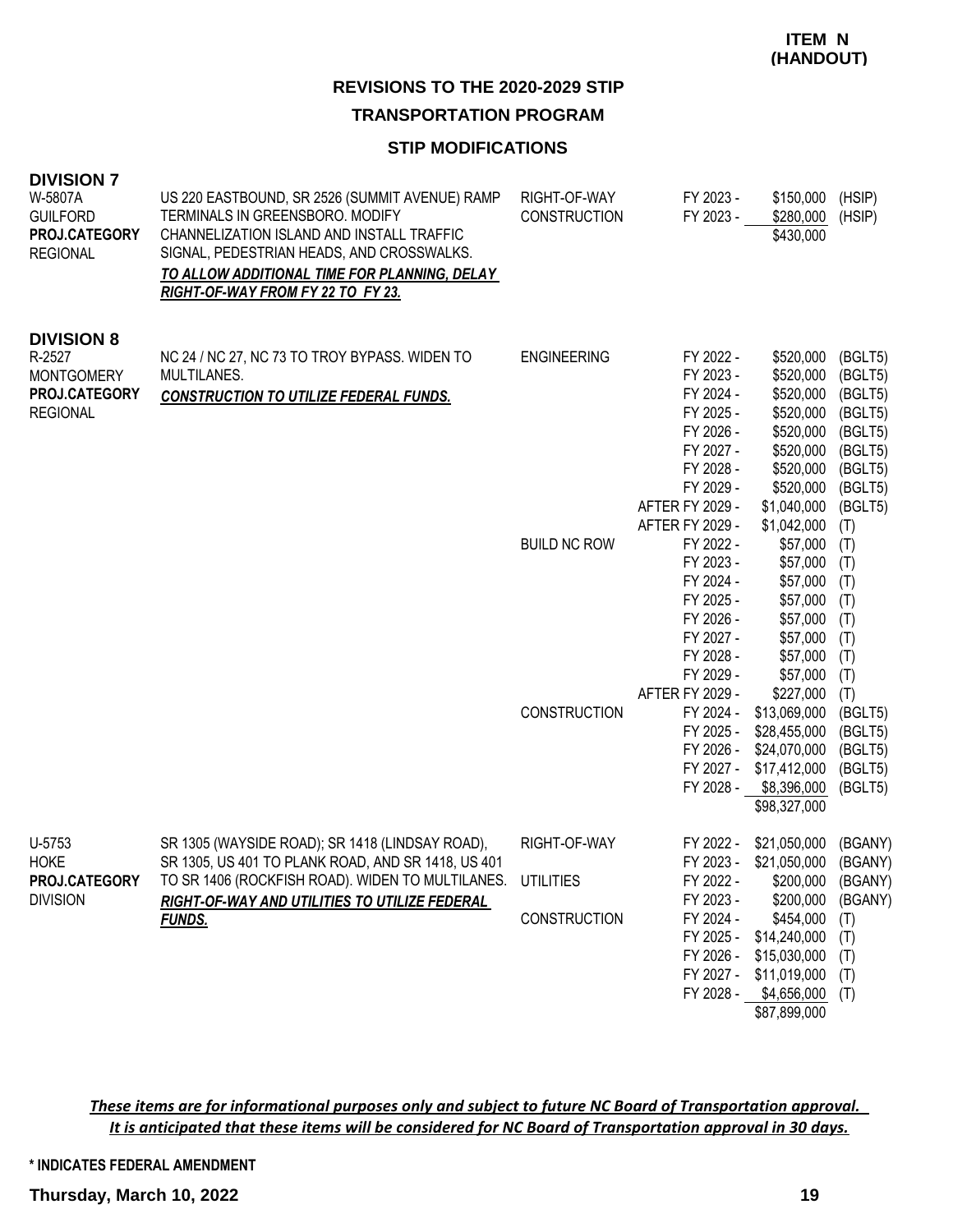#### **STIP MODIFICATIONS**

| <b>DIVISION 8</b><br>U-5815A<br><b>MOORE</b><br>PROJ.CATEGORY<br><b>REGIONAL</b>      | US 1 (SANDHILLS BOULEVARD), SR 1112 (ROSELAND<br>ROAD) TO KNIGHT STREET IN ABERDEEN.<br>TO ALLOW ADDITIONAL TIME FOR PLANNING AND<br>DESIGN, DELAY RIGHT-OF-WAY FROM FY 22 TO FY 25.                                           | RIGHT-OF-WAY<br><b>UTILITIES</b><br><b>CONSTRUCTION</b> | FY 2025 -<br>FY 2025 -<br>FY 2027 -<br>FY 2028 -<br>FY 2029 -                                                     | \$700,000<br>\$1,600,000<br>\$1,293,000<br>\$2,766,000<br>\$342,000<br>\$6,701,000                                                                | (T)<br>(T)<br>(T)<br>(T)<br>(T)                                                 |
|---------------------------------------------------------------------------------------|--------------------------------------------------------------------------------------------------------------------------------------------------------------------------------------------------------------------------------|---------------------------------------------------------|-------------------------------------------------------------------------------------------------------------------|---------------------------------------------------------------------------------------------------------------------------------------------------|---------------------------------------------------------------------------------|
| <b>DIVISION 9</b><br>U-6004<br><b>FORSYTH</b><br>PROJ.CATEGORY<br><b>DIVISION</b>     | SR 1103 (LEWISVILLE- CLEMMONS ROAD), US 158 TO<br>SR 1891 (PEACE HAVEN ROAD) IN CLEMMONS.<br>ACCESS MANAGEMENT AND OPERATIONAL<br>IMPROVEMENTS.<br>RIGHT OF WAY AND UTILITIES TO UTILIZE FEDERAL<br><b>FUNDS.</b>              | RIGHT-OF-WAY<br><b>UTILITIES</b><br><b>CONSTRUCTION</b> | FY 2023 -<br>FY 2024 -<br>FY 2025 -<br>FY 2023 -<br>FY 2024 -<br>FY 2025 -<br>FY 2026 -<br>FY 2027 -<br>FY 2028 - | \$3,850,000<br>\$7,700,000<br>\$3,850,000<br>\$1,300,000<br>\$1,300,000<br>\$223,000<br>\$8,244,000<br>\$8,236,000<br>\$5,598,000<br>\$40,301,000 | (BGANY)<br>(BGANY)<br>(BGANY)<br>(BGANY)<br>(BGANY)<br>(T)<br>(T)<br>(T)<br>(T) |
| U-6187<br><b>DAVIE</b><br>PROJ.CATEGORY<br><b>DIVISION</b>                            | NEW ROUTE, SR 1630 (BALTIMORE ROAD) TO I-40.<br>CONSTRUCT 2-LANE EXTENSION OF BALTIMORE ROAD<br>AND INTERCHANGE AT I-40.<br>RIGHT OF WAY AND UTILITIES TO UTILIZE FEDERAL<br><b>FUNDS.</b>                                     | RIGHT-OF-WAY<br><b>UTILITIES</b><br><b>CONSTRUCTION</b> | FY 2023 -<br>FY 2024 -<br>FY 2025 -<br>FY 2023 -<br>FY 2025 -<br>FY 2026 -<br>FY 2027 -                           | \$850,000<br>\$1,700,000<br>\$850,000<br>\$300,000<br>\$6,261,000<br>\$11,054,000<br>\$7,725,000<br>FY 2028 - \$3,560,000 (T)<br>\$32,300,000     | (BGANY)<br>(BGANY)<br>(BGANY)<br>(BGANY)<br>(T)<br>(T)<br>(T)                   |
| <b>DIVISION 10</b><br>HL-0024<br><b>MECKLENBURG</b><br>PROJ.CATEGORY<br><b>EXEMPT</b> | SR 3468 (WEDDINGTON ROAD), SR 3440 (MCKEE<br>ROAD) INTERSECTION. CONSTRUCT INTERSECTION<br><b>IMPROVEMENTS.</b><br>TO ALLOW ADDITIONAL TIME FOR RIGHT-OF-WAY<br><b>ACQUISITION, DELAY CONSTRUCTION FROM FY 22 TO</b><br>FY 23. | RIGHT-OF-WAY<br><b>CONSTRUCTION</b>                     | FY 2023 -<br>FY 2024 -<br>FY 2025 -<br>FY 2024 -<br>FY 2025 -<br>FY 2026 -                                        | \$575,000<br>\$1,150,000<br>\$575,000<br>\$59,000<br>\$4,174,000<br>\$1,690,000<br>\$8,223,000                                                    | (BA)<br>(BA)<br>(BA)<br>(BA)<br>(BA)<br>(BA)                                    |

*These items are for informational purposes only and subject to future NC Board of Transportation approval. It is anticipated that these items will be considered for NC Board of Transportation approval in 30 days.*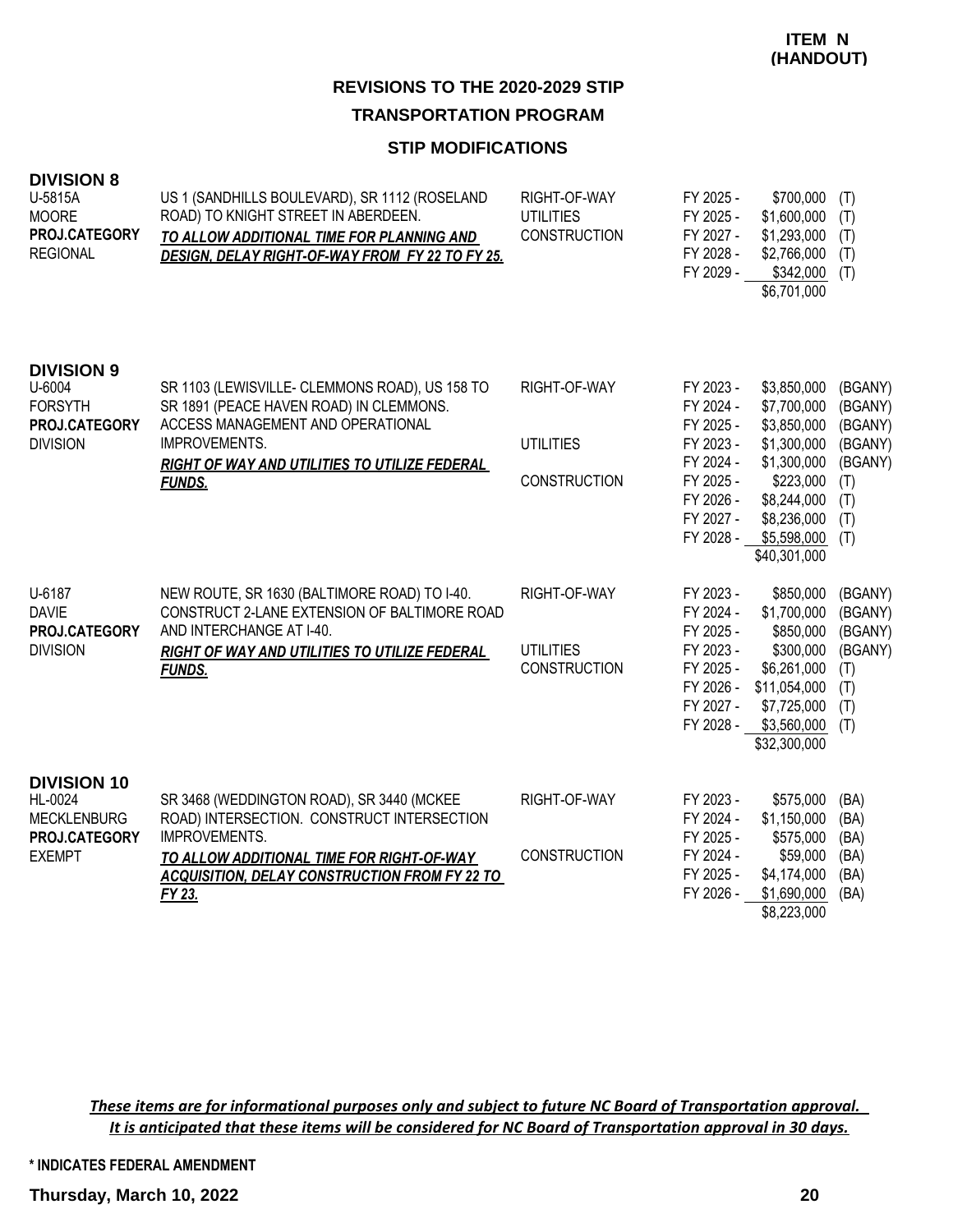#### **STIP MODIFICATIONS**

| <b>DIVISION 10</b><br>* HL-0025<br><b>MECKLENBURG</b><br>PROJ.CATEGORY<br><b>EXEMPT</b> | GREYLOCK RIDGE ROAD, EAST JOHN STREET TO<br>TANK TOWN ROAD. CONSTRUCT ROADWAY ON NEW<br>LOCATION.<br>TO REFLECT LATEST SCHEDULE, DELAY<br>PRELIMINARY ENGINEERING FROM FY 21 TO FY 22<br>AND MODIFY PROJECT LIMITS AT THE REQUEST OF<br><b>THE MPO.</b> | <b>ENGINEERING</b><br>RIGHT-OF-WAY<br>CONSTRUCTION | FY 2022 -<br>FY 2023 -<br>FY 2024 -<br>FY 2024 -<br>FY 2025 -<br>FY 2026 -                                                     | \$1,016,000<br>\$201,000<br>\$500,000<br>\$59,000<br>\$4,728,000<br>\$1,105,000<br>\$7,609,000                                                            | (BA)<br>(BA)<br>(BA)<br>(BA)<br>(BA)<br>(BA)                                                     |
|-----------------------------------------------------------------------------------------|---------------------------------------------------------------------------------------------------------------------------------------------------------------------------------------------------------------------------------------------------------|----------------------------------------------------|--------------------------------------------------------------------------------------------------------------------------------|-----------------------------------------------------------------------------------------------------------------------------------------------------------|--------------------------------------------------------------------------------------------------|
| * I-5828<br><b>MECKLENBURG</b><br>PROJ.CATEGORY<br><b>STATEWIDE</b>                     | I-485, I-77 TO NC 49. PAVEMENT REHABILITATION.<br>TO ALLOW ADDITIONAL TIME FOR PRELIMINARY<br><b>ENGINEERING, DELAY CONSTRUCTION FROM FY 23</b><br><b>TO FY 25.</b>                                                                                     | <b>CONSTRUCTION</b>                                | FY 2025 -<br>FY 2025 -<br>FY 2026 -<br>FY 2026 -                                                                               | \$77,000<br>\$29,000<br>\$7,653,000<br>\$2,871,000<br>\$10,630,000                                                                                        | (NHPIM)<br>(HFB)<br>(NHPIM)<br>(HFB)                                                             |
| * I-6065<br><b>IREDELL</b><br><b>MECKLENBURG</b><br>PROJ.CATEGORY<br><b>EXEMPT</b>      | I-77, I-485 TO NC 150. CONSTRUCT PEAK PERIOD<br>SHOULDER USE LANES.<br>TO ALLOW ADDITIONAL TIME FOR PRELIMINARY<br><b>ENGINEERING, DELAY RIGHT-OF-WAY FROM FY 22 TO</b><br>FY 23 AND CONSTRUCTION FROM FY 23 TO FY 24.                                  | RIGHT-OF-WAY<br><b>CONSTRUCTION</b>                | FY 2023 -<br>FY 2023 -<br>FY 2024 -<br>FY 2024 -<br>FY 2025 -<br>FY 2025 -<br>FY 2026 -<br>FY 2026 -<br>FY 2027 -<br>FY 2027 - | \$80,000<br>\$20,000<br>\$368,000<br>\$92,000<br>\$15,708,000<br>\$3,927,000<br>\$13,283,000<br>\$3,321,000<br>\$7,403,000<br>\$1,851,000<br>\$46,053,000 | (BGDA)<br>(S(M))<br>(BGDA)<br>(S(M))<br>(BGDA)<br>(S(M))<br>(BGDA)<br>(S(M))<br>(BGDA)<br>(S(M)) |
| * R-5798<br><b>ANSON</b><br>PROJ.CATEGORY<br><b>STATEWIDE</b>                           | US 74 (ANDREW JACKSON HIGHWAY), GRAHAM<br>STREET TO SR 1749. CONSTRUCT MEDIAN.<br>TO ALLOW ADDITIONAL TIME FOR PLANNING AND<br>DESIGN, DELAY RIGHT-OF-WAY FROM FY 23 TO FY 24.                                                                          | RIGHT-OF-WAY<br><b>UTILITIES</b><br>CONSTRUCTION   | FY 2024 -<br>FY 2025 -<br>FY 2026 -<br>FY 2024 -<br>FY 2026 -<br>FY 2027 -<br>FY 2028 -<br>FY 2029 -                           | \$3,700,000<br>\$7,400,000<br>\$3,700,000<br>\$4,900,000<br>\$213,000<br>\$9,944,000<br>\$8,204,000<br>\$2,939,000<br>\$41,000,000                        | (T)<br>(T)<br>(T)<br>(T)<br>(T)<br>(T)<br>(T)<br>(T)                                             |

*These items are for informational purposes only and subject to future NC Board of Transportation approval. It is anticipated that these items will be considered for NC Board of Transportation approval in 30 days.*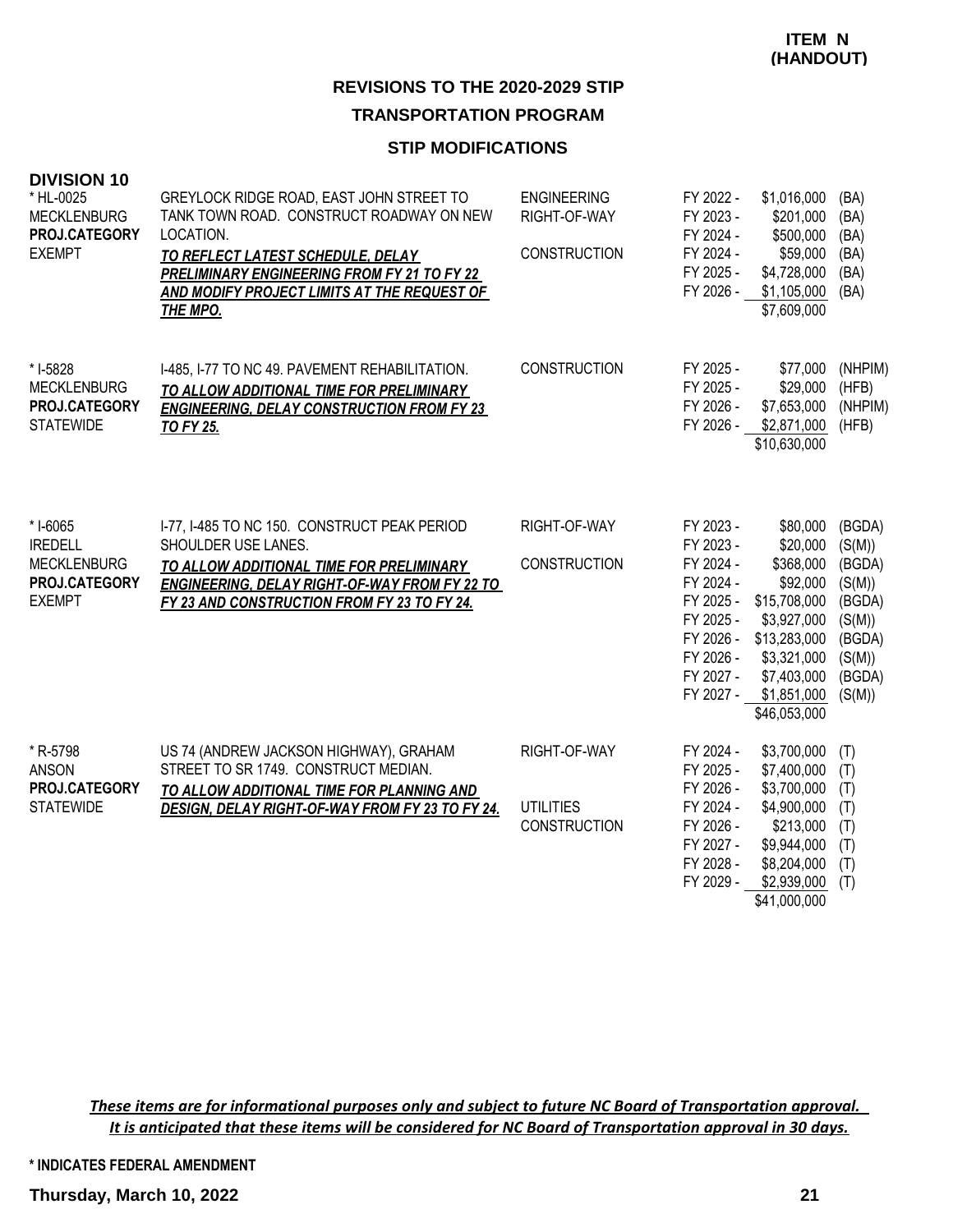## **REVISIONS TO THE 2020-2029 STIP**

#### **TRANSPORTATION PROGRAM**

#### **STIP MODIFICATIONS**

| <b>DIVISION 10</b><br>TA-6724<br><b>MECKLENBURG</b><br>PROJ.CATEGORY<br><b>DIVISION</b> | CHARLOTTE AREA TRANSIT SYSTEM (CATS), I-77 AND<br>HAMBRIGHT ROAD PARK AND RIDE LOT. CONSTRUCT<br>PARK AND RIDE LOT AND TRANSFER FACILITY.<br>TO REFLECT LATEST DELIVERY SCHEDULE PROVIDED<br>BY CATS, DELAY PRELIMINARY ENGINEERING FROM<br>FY 21 TO FY 22, RIGHT-OF-WAY FROM FY 21 TO FY 22,<br>AND CONSTRUCTION FROM FY 22 TO FY 23.                                                                                                                         | <b>ENGINEERING</b><br>RIGHT-OF-WAY<br><b>CONSTRUCTION</b> | FY 2022 -<br>FY 2022 -<br>FY 2022 -<br>FY 2022 -<br>FY 2022 -<br>FY 2022 -<br>FY 2022 -<br>FY 2023 -<br>FY 2023 -<br>FY 2023 - | \$1,121,000<br>\$151,000<br>\$238,000<br>\$115,000<br>\$264,000<br>\$51,000<br>\$70,000<br>\$7,916,000<br>\$1,067,000<br>\$1,679,000<br>\$12,672,000 | (BGDA)<br>(L)<br>(S(M))<br>(CMAQ)<br>(BGDA)<br>(L)<br>(S(M))<br>(CMAQ)<br>(L)<br>(S(M)) |
|-----------------------------------------------------------------------------------------|----------------------------------------------------------------------------------------------------------------------------------------------------------------------------------------------------------------------------------------------------------------------------------------------------------------------------------------------------------------------------------------------------------------------------------------------------------------|-----------------------------------------------------------|--------------------------------------------------------------------------------------------------------------------------------|------------------------------------------------------------------------------------------------------------------------------------------------------|-----------------------------------------------------------------------------------------|
| * U-6105<br><b>MECKLENBURG</b><br>PROJ.CATEGORY<br><b>DIVISION</b>                      | CORNELIUS, SR 2415 (BAILEY ROAD), POOLE PLACE<br>DRIVE TO US 21 (STATESVILLE ROAD). CONSTRUCT<br>ROADWAY ON NEW LOCATION.<br>TO ALLOW ADDITIONAL TIME FOR PRELIMINARY<br><b>ENGINEERING, DELAY CONSTRUCTION FROM FY 23</b><br><b>TO FY 24.</b>                                                                                                                                                                                                                 | RIGHT-OF-WAY<br><b>CONSTRUCTION</b>                       | FY 2022 -<br>FY 2022 -<br>FY 2022 -<br>FY 2024 -<br>FY 2024 -<br>FY 2025 -<br>FY 2025 -<br>FY 2026 -<br>FY 2026 -              | \$756,000<br>\$276,000<br>\$1,032,000<br>\$865,000<br>\$921,000<br>\$1,217,000<br>\$1,296,000<br>\$162,000<br>\$172,000<br>\$6,697,000               | (BGANY)<br>(BGDA)<br>(L)<br>(BGANY)<br>(L)<br>(BGANY)<br>(L)<br>(BGANY)<br>(L)          |
| <b>DIVISION 12</b><br>* EB-5701<br><b>GASTON</b><br>PROJ.CATEGORY<br><b>DIVISION</b>    | US 29/74 (EAST FRANKLIN BOULEVARD), SR 2200 (COX<br>ROAD) TO EAST OF DUAHRT'S CREEK. CONSTRUCT<br>MISSING SIDEWALK ON SOUTH SIDE OF THE<br>ROADWAY. IMPROVE PEDESTRIAN CROSSING AT THE<br>INTERSECTION OF US 29/74 AND SR 2200 (COX ROAD).<br>TO ALLOW ADDITIONAL TIME FOR PRELIMINARY<br><b>ENGINEERING, DELAY RIGHT-OF-WAY FROM FY 22 TO</b><br>FY 23 AND CONSTRUCTION FROM FY 23 TO FY 24 AND<br><b>MODIFY PROJECT LIMITS AT THE REQUEST OF THE</b><br>MPO. | RIGHT-OF-WAY<br><b>UTILITIES</b><br><b>CONSTRUCTION</b>   | FY 2023 -<br>FY 2023 -<br>FY 2023 -<br>FY 2023 -<br>FY 2024 -<br>FY 2024 -                                                     | \$176,000<br>\$44,000<br>\$60,000<br>\$15,000<br>\$1,226,000<br>$$307,000$ (L)<br>\$1,828,000                                                        | (TA5200)<br>(L)<br>(TA5200)<br>(L)<br>(TA5200)                                          |
| <b>DIVISION 13</b><br>B-5869<br><b>BURKE</b><br>PROJ.CATEGORY<br><b>REGIONAL</b>        | US 64/70, REPLACE BRIDGE 110099 OVER SOUTHERN<br>RAILROAD.<br>TO ALLOW ADDITIONAL TIME FOR PRELIMINARY<br><b>ENGINEERING, DELAY CONSTRUCTION FROM FY 22</b><br><b>TO FY 23.</b>                                                                                                                                                                                                                                                                                | CONSTRUCTION                                              | FY 2023 -<br>FY 2024 -<br>FY 2025 -<br>FY 2026 -                                                                               | \$1,773,000<br>\$6,148,000<br>\$4,456,000<br>\$1,023,000<br>\$13,400,000                                                                             | (BFP)<br>(BFP)<br>(BFP)<br>(BFP)                                                        |

*These items are for informational purposes only and subject to future NC Board of Transportation approval. It is anticipated that these items will be considered for NC Board of Transportation approval in 30 days.*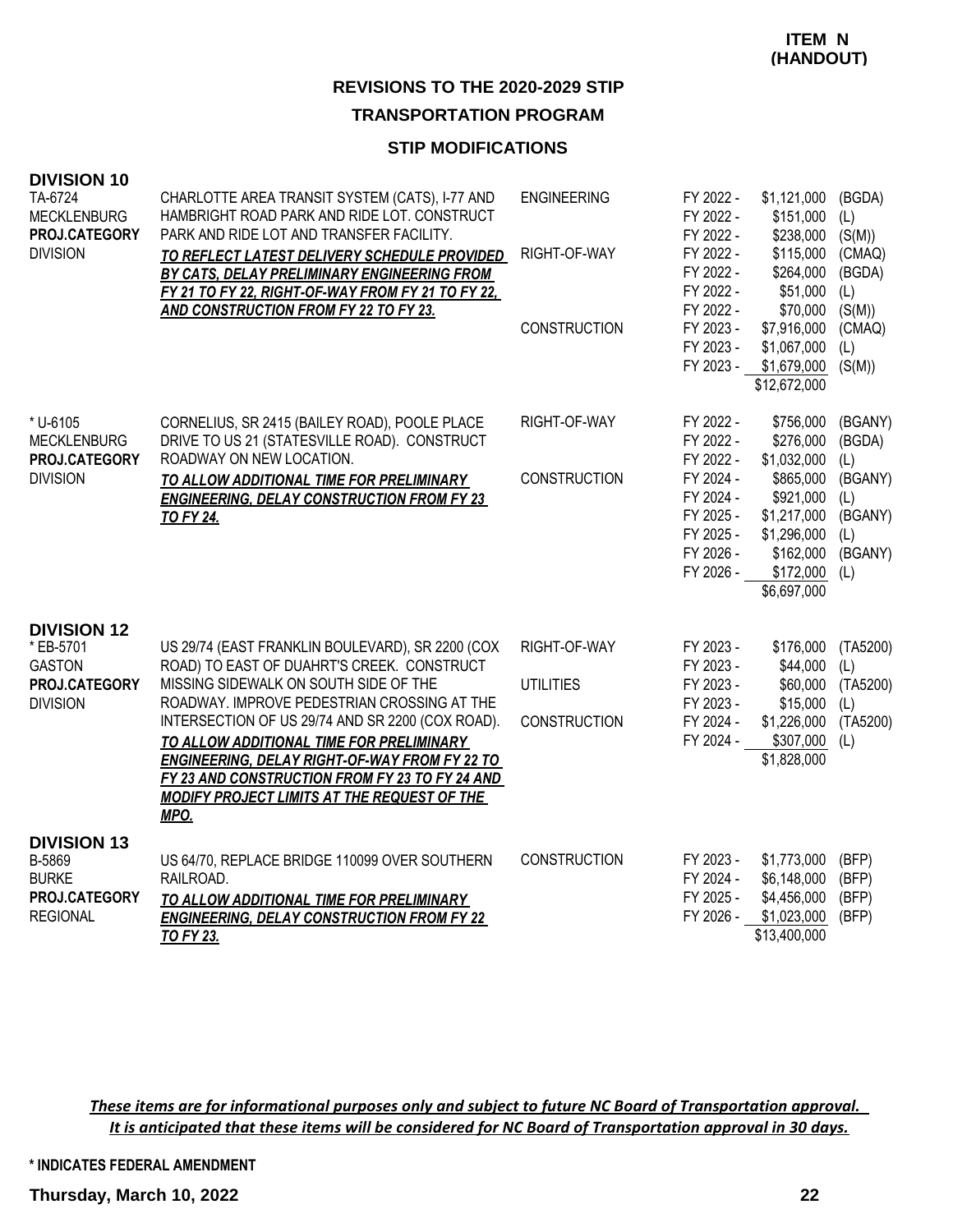#### **STIP MODIFICATIONS**

| <b>DIVISION 13</b><br>EB-5916<br><b>McDOWELL</b><br>PROJ.CATEGORY<br><b>DIVISION</b>    | FONTA FLORA TRAIL, US 70 TO RESISTOFLEX ROAD.<br>CONSTRUCT GREENWAY.<br>TO ALLOW ADDITIONAL TIME FOR PRELIMINARY<br><b>ENGINEERING, DELAY RIGHT-OF-WAY FROM FY 22 TO</b><br>FY 23.                                                                                                             | <b>ENGINEERING</b><br>RIGHT-OF-WAY<br><b>CONSTRUCTION</b> | FY 2022 -<br>FY 2022 -<br>FY 2023 -<br>FY 2023 -<br>FY 2024 -<br>FY 2024 -                           | \$288,000<br>\$72,000<br>\$60,000<br>\$15,000<br>\$2,450,000<br>\$613,000<br>\$3,498,000                          | (TA5200)<br>(L)<br>(TA5200)<br>(L)<br>(TA5200)<br>(L)   |
|-----------------------------------------------------------------------------------------|------------------------------------------------------------------------------------------------------------------------------------------------------------------------------------------------------------------------------------------------------------------------------------------------|-----------------------------------------------------------|------------------------------------------------------------------------------------------------------|-------------------------------------------------------------------------------------------------------------------|---------------------------------------------------------|
| EB-5944<br><b>BUNCOMBE</b><br><b>PROJ.CATEGORY</b><br><b>DIVISION</b>                   | ASHEVILLE, JOHNSTON BOULEVARD, PATTON AVENUE<br>TO IONA CIRCLE. CONSTRUCT SIDEWALKS.<br>TO ALLOW ADDITIONAL TIME FOR PRELIMINARY<br><b>ENGINEERING, DELAY CONSTRUCTION FROM FY 22</b><br><b>TO FY 23.</b>                                                                                      | <b>CONSTRUCTION</b>                                       | FY 2023 -<br>FY 2023 -                                                                               | \$1,880,000<br>\$470,000<br>\$2,350,000                                                                           | (BGDA)<br>(L)                                           |
| U-6163<br><b>BUNCOMBE</b><br>PROJ.CATEGORY<br><b>DIVISION</b>                           | SR 3116 (MILLS GAP ROAD), SR 3136 (CANE CREEK<br>ROAD) INTERSECTION. CONSTRUCT ROUNDABOUT.<br>TO ALLOW ADDITIONAL TIME FOR PRELIMINARY<br><b>ENGINEERING, DELAY RIGHT-OF-WAY FROM FY 22 TO</b><br>FY 23.                                                                                       | RIGHT-OF-WAY<br><b>UTILITIES</b><br><b>CONSTRUCTION</b>   | FY 2023 -<br>FY 2023 -<br>FY 2023 -<br>FY 2023 -<br>FY 2024 -<br>FY 2024 -<br>FY 2025 -<br>FY 2025 - | \$100,000<br>\$300,000<br>\$4,000<br>\$20,000<br>\$301,000<br>\$1,503,000<br>\$95,000<br>\$477,000<br>\$2,800,000 | (S)<br>(S)<br>(S)<br>(T)<br>(S)<br>(T)<br>(S)<br>(T)    |
| <b>DIVISION 14</b><br>* BL-0007<br><b>HENDERSON</b><br>PROJ.CATEGORY<br><b>DIVISION</b> | ECUSTA RAIL-TRAIL, KANUGA ROAD TO US 64/BATTLE<br>CREEK. CONSTRUCT MULTI-USE PATH.<br><b>COMBINE SEGMENTS A. B. AND C AT THE REQUEST</b><br>OF THE MPO.                                                                                                                                        | <b>ENGINEERING</b><br><b>CONSTRUCTION</b>                 | FY 2022 -<br>FY 2022 -<br>FY 2023 -<br>FY 2023 -                                                     | \$546,000<br>\$137,000<br>\$4,529,000<br>\$1,132,000<br>\$6,344,000                                               | (BGDA)<br>(L)<br>(BGANY)<br>(L)                         |
| EB-5756<br><b>MACON</b><br>PROJ.CATEGORY<br><b>DIVISION</b>                             | SR 1729 (DEPOT STREET), US 441 BUSINESS (EAST<br>MAIN STREET) TO SR 1667 (WAYAH STREET).<br>CONSTRUCT MISSING SECTIONS OF SIDEWALK<br>ALONG WEST SIDE AND CONSTRUCT NEW SIDEWALK<br>ALONG EAST SIDE.<br><b>MODIFY CONSTRUCTION FROM FY 23 TO FY 22 TO</b><br>REFLECT LATEST DELIVERY SCHEDULE. | <b>ENGINEERING</b><br><b>CONSTRUCTION</b>                 | FY 2022 -<br>FY 2022 -<br>FY 2022 -<br>FY 2022 -<br>FY 2023 -<br>FY 2023 -                           | $$4,000$ (L)<br>\$2,000<br>\$1,000<br>\$219,000<br>\$54,000<br>\$294,000                                          | \$14,000 (TA5200)<br>(TA5200)<br>(L)<br>(TA5200)<br>(L) |

*These items are for informational purposes only and subject to future NC Board of Transportation approval. It is anticipated that these items will be considered for NC Board of Transportation approval in 30 days.*